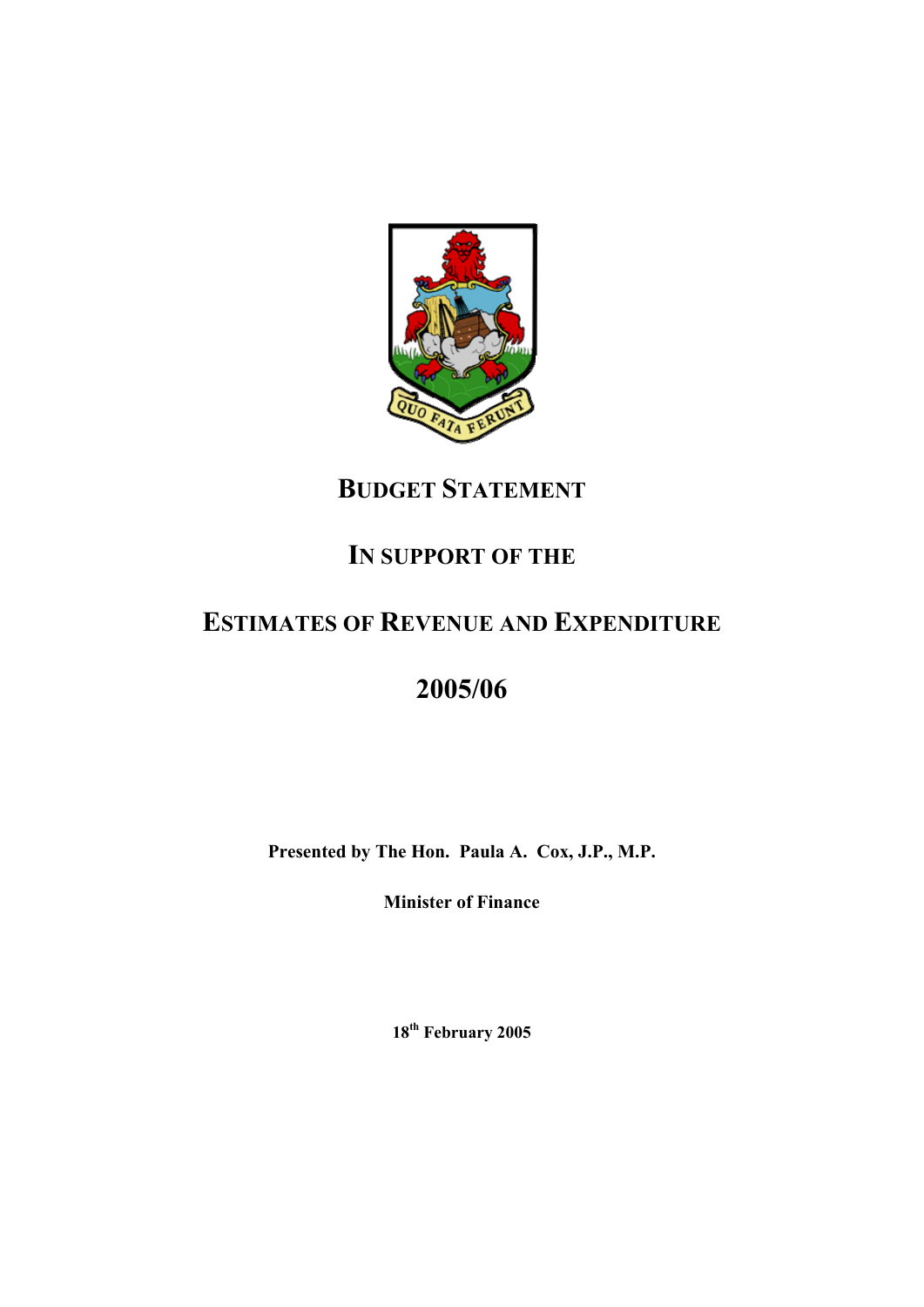To His Honour the Speaker and Members of the Honourable House of Assembly

Mr. Speaker,

It is my privilege and honour to present the Country's National Budget for 2005/06 – a Budget that will indelibly mark the record of our tenure as the Government of Bermuda that deftly balanced stability with innovation in this brave new world of change and challenges.

The National Budget for 2005/06 presents updated assessments and economic forecasts of our public finances and details how the Progressive Labour Party Government's policies properly position us to deliver on our long term goals.

Mr. Speaker, since assuming office in November 1998, the central focus of the two successive Progressive Labour Party administrations has been to support the sustained social and economic progress of the people of Bermuda. In that very short span of time, we have come closer to realising our vision of transforming our small, beloved country into a land of equal opportunity for all based on principles of fairness, equity, accountability and full democratic participation.

Mr. Speaker, in that span of time we have laid the foundation for the final phase of the transformation to the 'New Bermuda'. Accordingly, and very purposefully, Government has turned the spotlight on the 'Social Agenda', an all-embracing, joined-up strategy to enhance the well-being and welfare of all Bermudians through the sustainable development of our economy and community.

Government's National Budget for 2005/06 is shaped by the vision of the 'Social Agenda' and is guided by a disciplined focus on stable macro-economic management and prudent and fair fiscal rules. As such, the 2005/06 Budget will assist in narrowing the gap between the 'haves' and the 'have nots' in our small community.

Mr. Speaker, in shaping our economic and social policy it is important also to take account of the international context within which we operate as a country. In the rapidly changing global environment Bermuda continues to face economic and business challenges and often is called upon to assist as part of a global response to a natural disaster.

Mr. Speaker, governments and peoples of the world have been shocked, saddened and bewildered by the horrific loss of life resulting from the Asian earthquake/tsunami that struck with such devastating and deadly force on December 26, 2004.

The Bermudian people have responded with immense compassion and generosity by contributing more than \$1 million to the Red Cross relief effort. In addition to the \$100,000 that Government has already contributed, I announce today that Government will provide a further sum of \$250,000 in 2005/06 so as to permit Bermuda to be able to react even more responsively as we are wont to do when faced with international relief efforts. In the past we have been compassionate when faced with the plight of those suffering the devastation of hurricanes and national disasters. There are many who are in need, from the Asian tsunami to the Sudan and as a player in the global financial markets, we also have a responsibility to do our part, not only on the home hearth but also on the international scene, whenever and wherever there is a genuine humanitarian need.

Mr. Speaker, Government's assistance to the people of the Caribbean in the wake of the 2004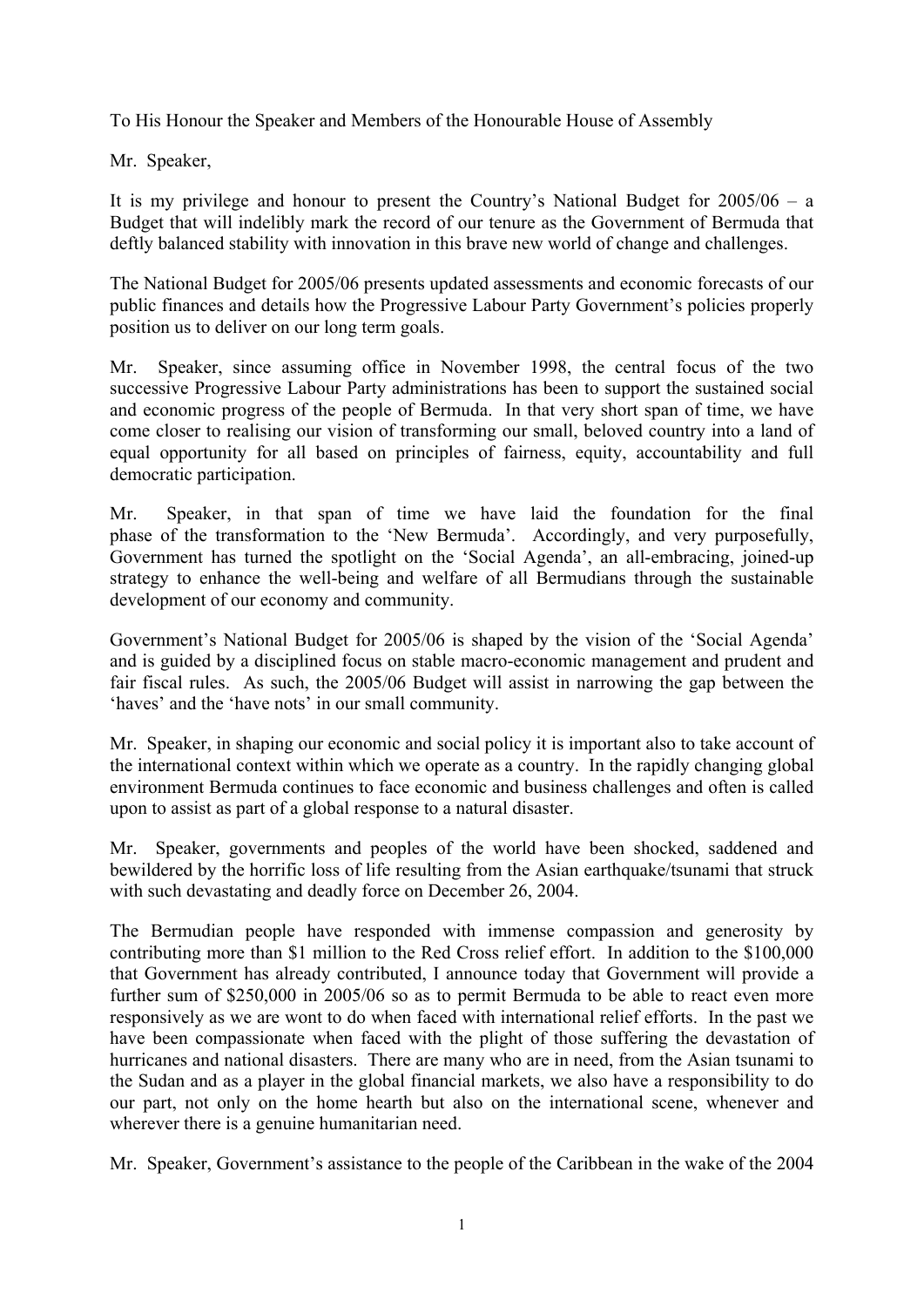hurricane season is also to be noted. Tomorrow, a Bermuda Regiment contingent is scheduled to depart for Grenada for a two-week period. During that time the Regiment troops will be engaged in assisting the people of Grenada in their restoration efforts following the severe damage caused by hurricanes in 2004.

Mr. Speaker, while Bermudians are always willing to assist other countries it is imperative that at the same time we as a country remain alert to the economic challenges posed by the global economy and have the appropriate policy responses at hand. The continued weakness of the US dollar, rising oil prices and demands for more changes to the regulatory framework for financial services pose some of the bigger challenges for Bermuda in 2005. I will touch on the external economic challenges in a moment. There are also external challenges on other fronts. Bermuda's reputation and weight as a major player in the global financial services arena is no longer a trade secret. Our pedigree as a premier international business jurisdiction of choice is known. We are highly regarded. But, Mr. Speaker, we are also envied. As a result, we must be on guard against anything that erodes our competitiveness or diminishes our reputation.

Overly burdensome regulation will undermine our competitiveness as an international business jurisdiction. However, there may be a need for greater regulation in the future in order for Bermuda to protect and sustain the considerable investment in our financial services sector. There is more than \$50 billion of investment in this sector. Government has taken great care to implement international standards of financial supervision and regulation through a unique model that blends practicality with robust effectiveness. We will retain this model in order to protect our national economic interest.

Mr. Speaker, rogue companies and unethical business behaviour can harm, sometimes irreparably, the good name and reputation of a jurisdiction. Bermuda is known for its due diligence and 'know your customer' approach to new business. Quality rather than quantity is our watchword and will remain our watchword.

Government and the Bermuda Monetary Authority are monitoring very closely the developments in the New York Attorney General's investigation into certain aspects of the insurance sector in New York. While Bermuda companies have not been the subject of legal suits in any of the bid-rigging enquiries, the questions about the business relationships between insurance brokers and insurance companies could impact on the future number of incorporations of large reinsurance companies in Bermuda.

During the past year, Government has bolstered its position with key persons and institutions in Washington, DC. Government has broadened its network of contacts and the work in this area will be sustained in 2005/06. The relationships that we have established remain key to Bermuda's long-term success. Government will continue to strengthen and nurture these vital channels of communication.

Mr. Speaker, during the course of the year, I have consulted with different sectors of the small business community and with retailers and restaurateurs. The discussions have centered on the costs of doing business in Bermuda and the particular pressures that are faced in different business activities.

For a long time now, the retail community has requested a relaxation of the Public Holiday or Sunday trading regimes. It was not a unanimous call but clearly a majority was in favour of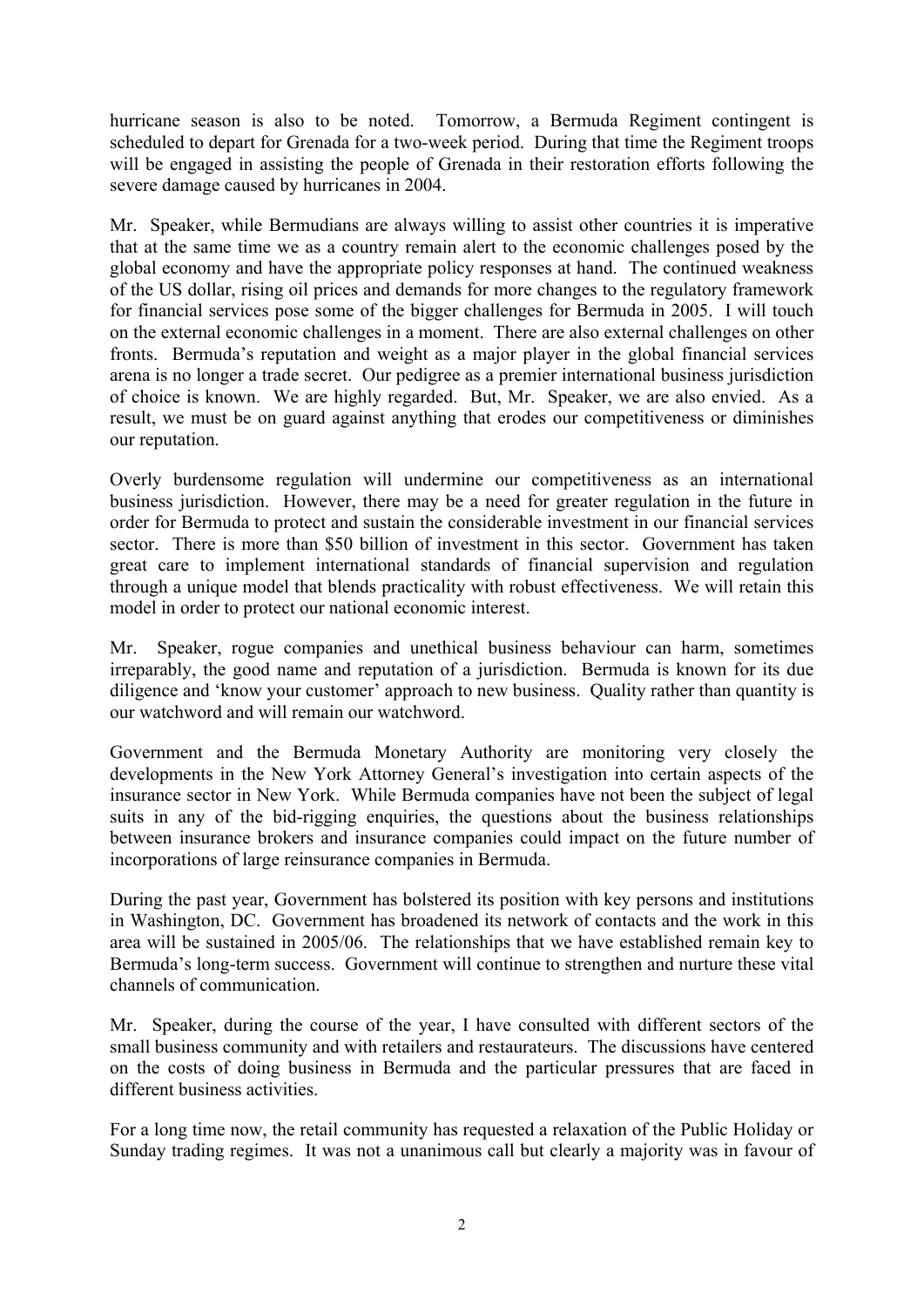unrestricted Sunday openings. There has been some relaxation of the policy since 1999 and the changes have been widely accepted by the community and welcomed by consumers. For many grocery stores, Sunday is now the second busiest shopping day of the week. Mr. Speaker, the Ministry of Finance undertook extensive consultation on this policy matter and as Minister I was heartened by the thoughtfulness that characterised the overall consensus. I was particularly impressed by the written response of a leading member of the clergy in Bermuda and I quote from part of the submission: "My immediate response is largely in favour of shops being open on Sundays and holidays from point of view of convenience, both for local persons and those who come to visit us. The ability to shop at any time is a great boon especially for visitors, having traveled here by cruise ship. It is a huge disappointment to arrive here to find everything locked up tight, with only one or two limited exceptions. If there is to be a change in current practice, it has to be balanced by the needs of persons who are employed in the retail trade. Their needs for adequate time off for rest, recreation and time with their families are important considerations that must not be overlooked."

Mr. Speaker, balance is the essence of good public policy. This requires that we also are mindful of instituting the necessary protections for those who may be employed in this sector – fairness and equity are vital to success. So I am pleased to signal today that balance will be the key feature of any further relaxation of the Sunday and holiday trading regimes – flexibility for the business operator but also fairness for their employees.

During this Budget Session, I shall introduce an amendment to the Public Holidays Act 1947 allowing all stores to open between  $1:00$ pm and  $6:00$ pm on public holidays other than Christmas Day and Good Friday. The details are laid out in a policy statement that will be issued by the Ministry of Finance today. Mr. Speaker, with respect to restaurateurs, I will note for the record that during the Fall Term of this Parliamentary Session, Government extended the life of the Restaurants (Temporary Customs Duty Relief) Act 2002 to March 31, 2009. The extension of the concession on capital imports used in renovations, refurbishments, and new restaurant developments leveled the playing field for owners and managers of restaurants that are not associated with hotels. Earlier in 2004, Government extended the Hotels (Temporary Customs Duty Relief) Act 1991 for a five year period to March 2009.

Mr. Speaker, in the 2004 Speech From The Throne, Government announced its intention to unveil a template of concessions for small businesses. I am pleased to announce today that Government will introduce amendments to the Payroll Tax Rates Act 1995 and the Customs Tariff Act 1970. The proposed amendments will have the effect of stimulating new start-up businesses and assisting existing small businesses in managing and containing costs during their early years of development.

A tiered structure will be introduced in the payroll tax to provide incremental steps toward the maximum rate of 13.5 per cent. The proposed changes focus particularly on small and medium-sized businesses. The changes proposed for the Customs Tariff Act 1970 will introduce reduced rates of duty for florists and provide concessions to registered farmers. I will highlight some of the details later during my comments on the revenue measures.

Mr. Speaker, the National Budget for 2005/06 will provide additional funding for further enhancements to the well-being of seniors in our community. This Government has introduced prescription drug benefits for seniors, increased seniors' pensions and for the first time in Bermuda's history since the introduction of land tax, all seniors who occupy their own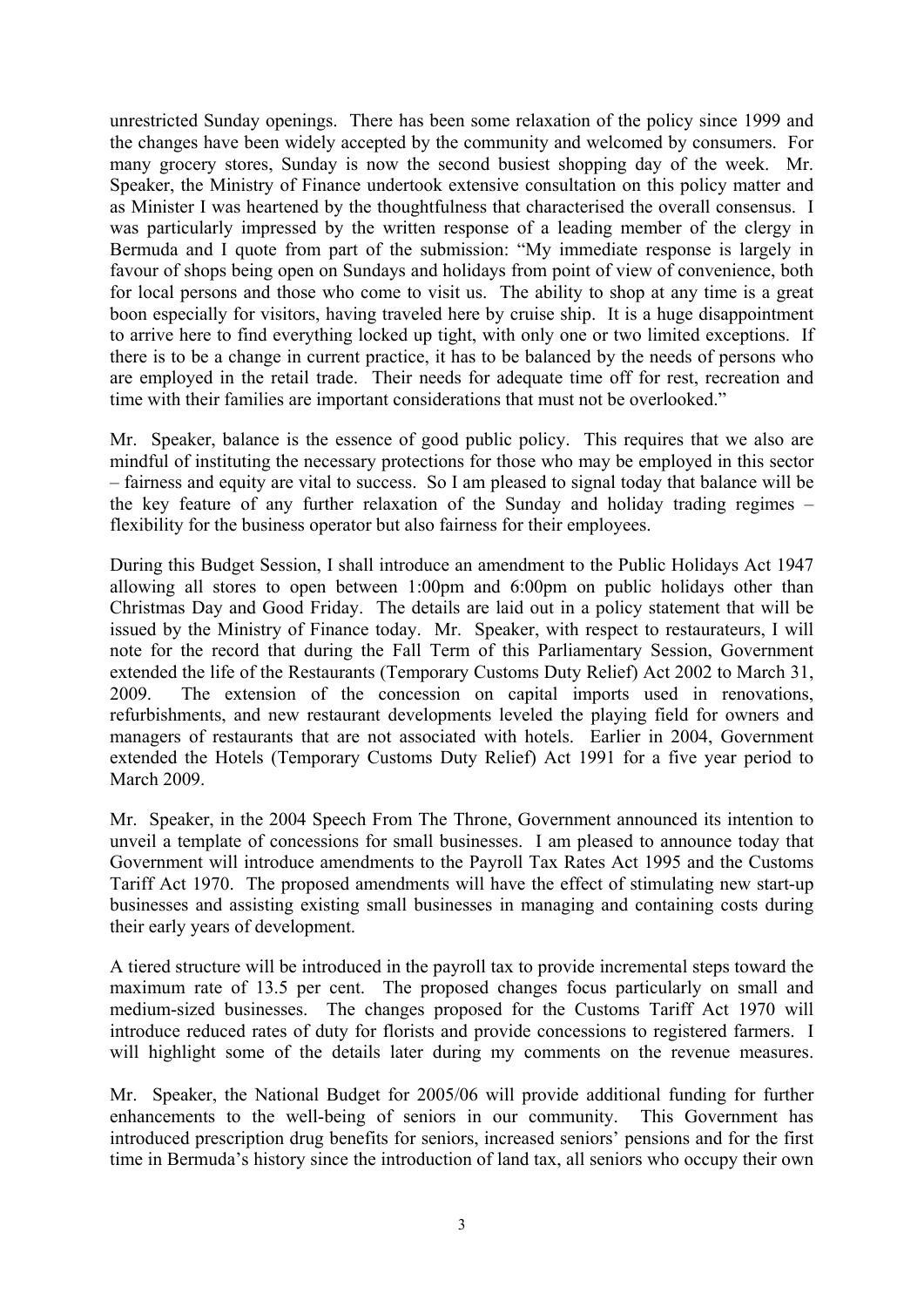homes will no longer have to pay land tax on those homes. Let the record show that these progressive steps were taken by the Progressive Labour Party Government. In 2005/06, monthly health and wellness clinics for seniors will be operational in Sandys, Warwick, Pembroke and St. George's. There will be enhancements to the community based home assessments and screenings for seniors and seniors may look forward to a further pension increase of 3.5 per cent in August 2005. As a consequence, social insurance contributions will be increased by 4.75 per cent with effect from August 2005. Mr. Speaker, seniors and their families will also benefit from the elimination of stamp duty/deceased estate tax on the primary family homestead. The family home is one of the most significant investments that individuals undertake over the course of a lifetime. Government is pleased to be able to shield this precious asset from stamp duty/deceased estate tax. I shall introduce amending legislation in the Budget Session to give effect to this benefit. Mr. Speaker, Government's National Budget for 2005/06 underlines the Progressive Labour Party Government's philosophy of putting our people first.

The budget judgments will forward the 'Social Agenda' by:

- 1. Strengthening social cohesion in our community;
- 2. Developing and training our young people;
- 3. Improving the quality of life of our seniors;
- 4. Putting good quality homes within the economic reach of more Bermudian families; and
- 5. Stabilising, rejuvenating and encouraging business activity in all economic sectors.

Mr. Speaker, this five-strand hold on the 'Social Agenda' places the strategy in the palm of our collective hand. It will ensure that the 'haves' will continue to have and the 'have nots' will have more.

Mr. Speaker, it is important to note that the 'Social Agenda' also speaks to the full realisation of our potential as Bermudian citizens of the world. For that reason, Government has re-engaged our people in a dialogue about self-determination for Bermuda. The people of every country have an inherent and inalienable right to articulate a view on self-determination and act upon that view. The dialogue on independence will help to crystalise that view amongst Bermudians. The dialogue is about Bermudians and their future. There is nothing sinister about the dialogue. There is no hidden agenda. There is nothing to fear. There will be no rush to judgment. On the contrary, it is a noble, rational and politically mature process aimed at engaging the hearts and minds of the Bermudian people.

Mr. Speaker, clearly there will be opportunities for other stakeholders to express their views and have such views taken into consideration. At the end of the process, the Bermudian people will articulate a view on self-determination and act upon it. That is their inherent and inalienable right. The dialogue must be informed by facts. Reasonable people will wish to know the cost of maintaining an external relations or foreign affairs ministry. There will be costs associated with membership of international organisations such as the United Nations, the World Bank or the World Health Organization.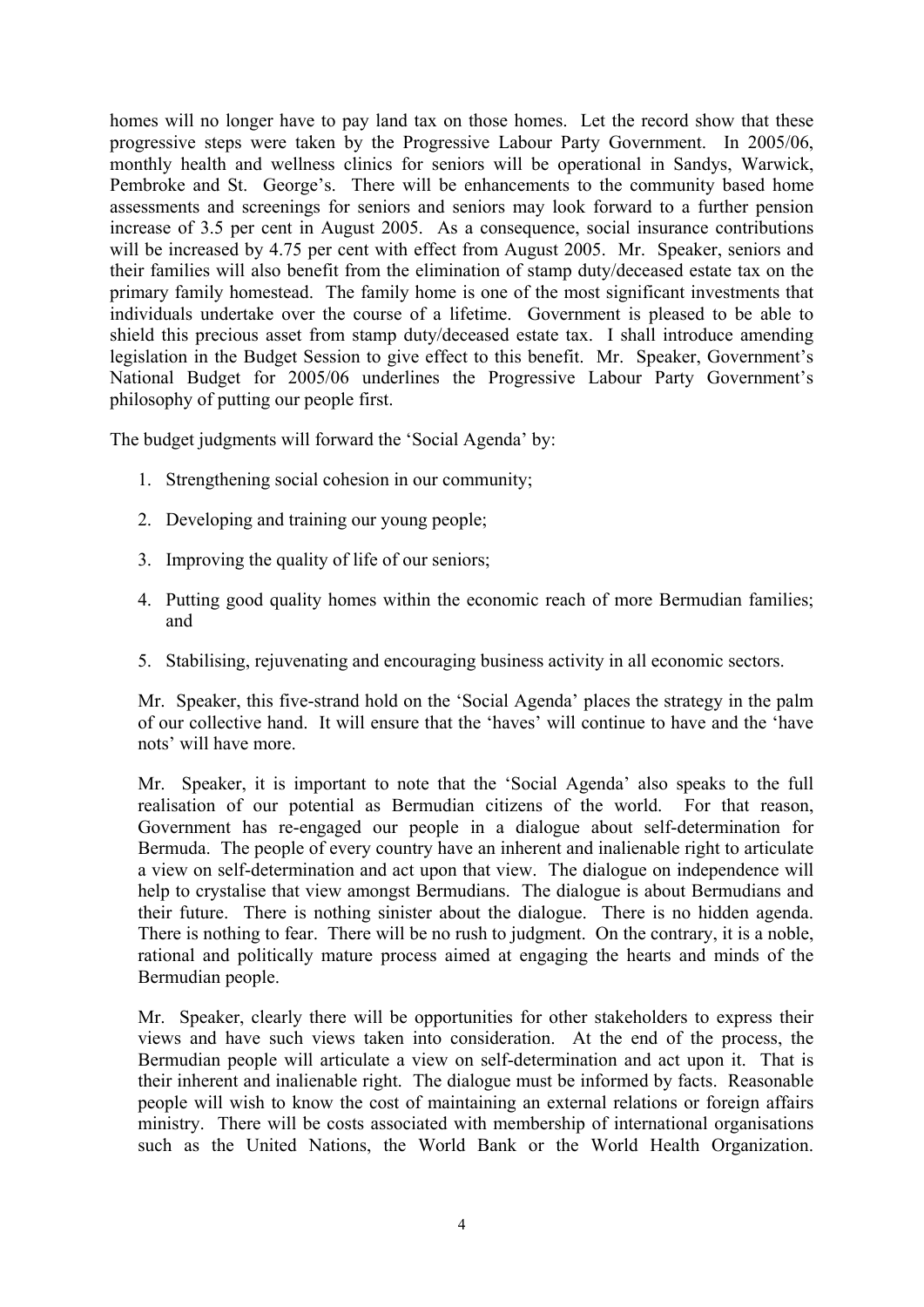Again, reasonable people would wish to have a sense of matters of such importance.

Clearly, in our discussions with some of the stakeholders with whom we interact regularly, the prevalent view expressed has been that they welcome the opportunity for the public dialogue on this important matter. They have also expressed an interest in having a timetable of action so that this can promote an end to any uncertainty.

Accordingly Mr. Speaker, Government has made provision in the 2005/06 National Budget for fact-finding and providing answers to all the questions that reasonable people might have about self-determination for Bermuda and for Bermudians.

Mr. Speaker, before turning to some of the details of the National Budget for 2005/06, I wish to comment on economic developments in 2004 and provide Government's economic outlook for 2005.

#### **Recent Economic Developments and the Outlook for 2005**

Mr. Speaker, one of the hallmarks of the successive Progressive Labour Party administrations has been the disciplined focus on stable macro-economic management that has resulted in a general improvement in the economic wellbeing of all members of our community.

Preliminary estimates of GDP growth in 2004 indicate a better than anticipated expansion of nearly 3 per cent following the 2.1 per cent increase in GDP in 2003.

The rate of consumer price inflation averaged 3.6 per cent in 2004 compared to 3.2 per cent in the previous year. Price levels in Bermuda were driven higher by the sustained increases in oil prices, health care increases, and higher education costs for private schools and overseas college and university programmes.

Mr. Speaker, the consumer inflation experience in Bermuda paralleled developments in the United States. In the United States, it is estimated that the CPI rose 2.7 per cent in 2004, compared to 2.3 per cent in 2003. The largest increases occurred in the first half of the year and a moderating tendency could be discerned in the closing months. While there are unquestionable differences in the overall level of inflation between our two countries (a difference that has been a constant throughout recent economic history), the upward pressure on price levels has been a factor both in the United States and Bermuda. Mr. Speaker, I will comment here on the external economic challenges that I mentioned earlier. One of the challenges is the continued weakness of the US dollar. If the US dollar continues to weaken against the currencies of Bermuda's other major trading partners – United Kingdom, Canada and Japan –it will have the effect of driving up the cost of Bermuda's imports from these countries. That could mean higher prices for businesses and for households. The other external economic challenge is oil price levels. If oil prices do not stabilise, this scenario does not bode well for consumer price levels. Therefore in the worst case scenario of a weak US dollar and higher oil prices in 2005, Bermuda's consumer inflation rate could reach 4.0 per cent.

Preliminary results from the Annual Employment Survey indicate that the overall employment level increased by 1.5 per cent in 2004 following a flat performance in 2003. The overall number of jobs in the economy was provisionally placed at 38,259 in 2004, reflecting a net addition of 573 jobs across the entire economy.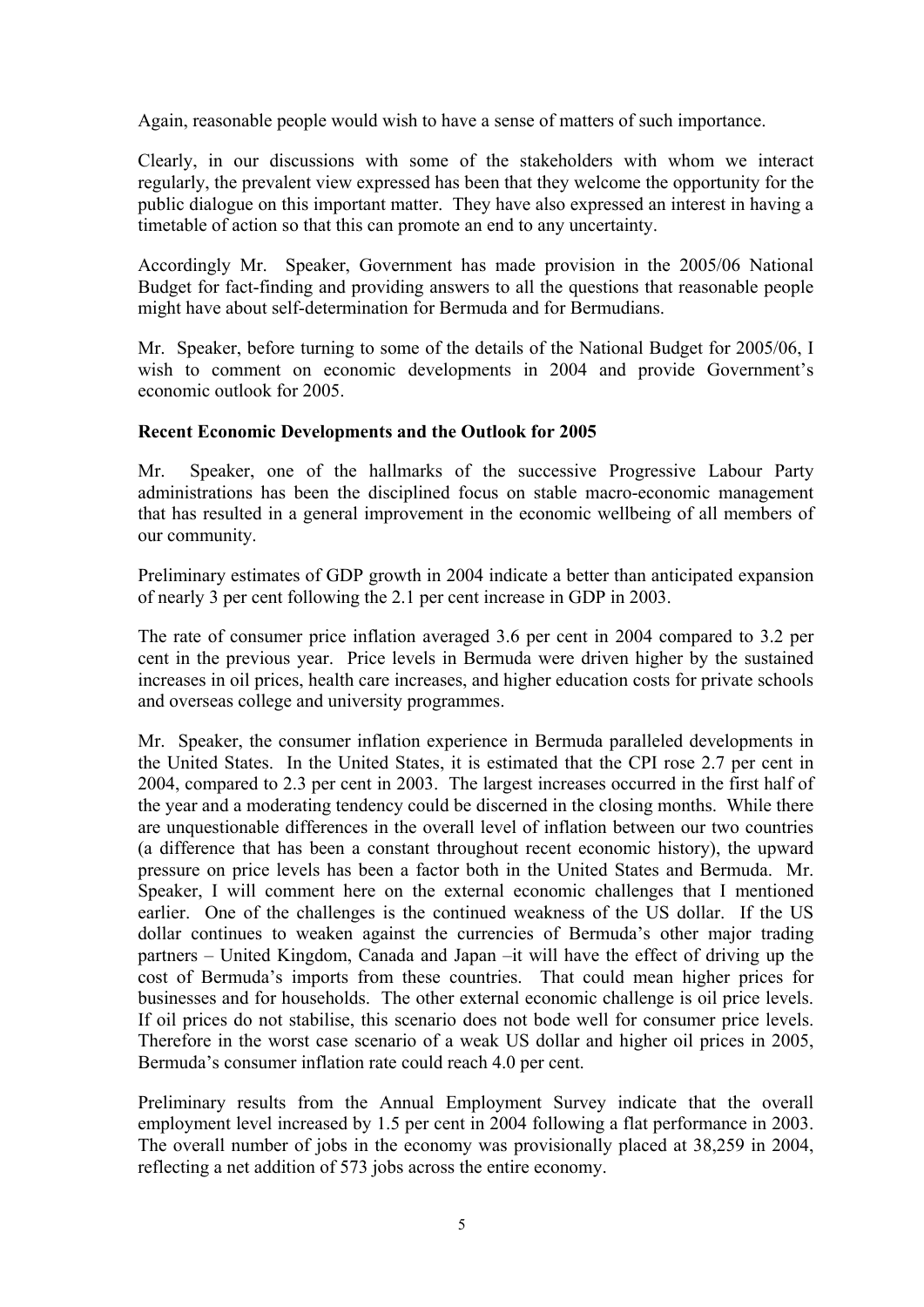An analysis by sector shows that international business was very buoyant in 2004 with total jobs increasing by 8.3 per cent to 4,096. In recent years, the international business sector has consolidated its position as the second largest provider of jobs in Bermuda's economy.

The construction sector was also very robust in 2004 with an expansion of 8.6 per cent in total jobs which pushed employment in the busy sector to 3,212. Hotels and the public sector posted increases in employment levels of 3.3 per cent and 3.8 per cent in 2004. The agricultural and real estate sectors posted increases of 2.8 per cent and 1.2 per cent respectively. Most other sectors recorded declines in employment, mainly in the range of 1 to 3 per cent. In the wholesale and retail sectors, employment was down by 1.5 per cent and 2.3 per cent respectively. Local manufacturing posted the sharpest decline in employment in 2004, recording a reduction of 5.5 per cent. While there was a slight reduction in employment levels in the retail sector amounting to a loss of 84 jobs, gross turnover in the sector was very strong in 2004. The sector posted strong volume gains in 10 out 12 months in 2004. Gross turnover for the year is projected at \$590 million reflecting an increase of 6 per cent year-over-year. After adjusting for inflation in 2004, the volume increase in gross turnover was estimated at 2.5 per cent.

Bermuda's balance of payments showed signs of a return to a stronger surplus position in 2004 by posting current account surpluses for the first two quarters of the year. The 4 quarter moving total for the current account surplus was \$157 million for the period ending June 30, 2004. The indications are that the current account surplus for all of 2004 is on track to match or exceed this level.

Mr. Speaker, in 2004 the United States economy expanded by an estimated 4.4 per cent which was above its long term trend rate of 3.25 per cent. Looking ahead through 2005, the American economy is expected to perform moderately well with GDP projected to increase by 3.5 per cent. However, it is expected that the downward pressure on the value of the US dollar will continue throughout 2005. It is likely that the Euro in particular will continue to strengthen against the US dollar during the course of the year, while it is expected that the US dollar will hold its value against other major currencies. The interest rate environment is expected to remain at historically low levels in 2005, notwithstanding that the federal funds rate is expected to increase. In the United States, the Federal Reserve has adopted an anti-inflation posture and it is possible that the federal funds rate could increase from its existing level of 2.25 per cent to 3.5 per cent by the end of the year. Mr. Speaker, GDP growth forecasts for the United Kingdom, Canada and Western Europe in 2005 are mixed and range from 2.1 per cent to 3.3 per cent. Forecasts for the Asian Pacific region converge on a growth rate of 3.2 per cent overall, but GDP growth in Japan is projected below that average at 1.8 per cent in 2005.

In Bermuda, the economic outlook in 2005 is favourable. International business has been buoyant for several years and the dynamic momentum is expected to be sustained throughout 2005. Similarly, the construction sector is expected to remain robust given the planned construction projects in both the private and public sectors.

The outlook for the hospitality sector is also favourable. The additional airlift from the United States and Government's refocused marketing and promotion strategy that targets increases in visitors bodes well for Bermuda's tourism sector.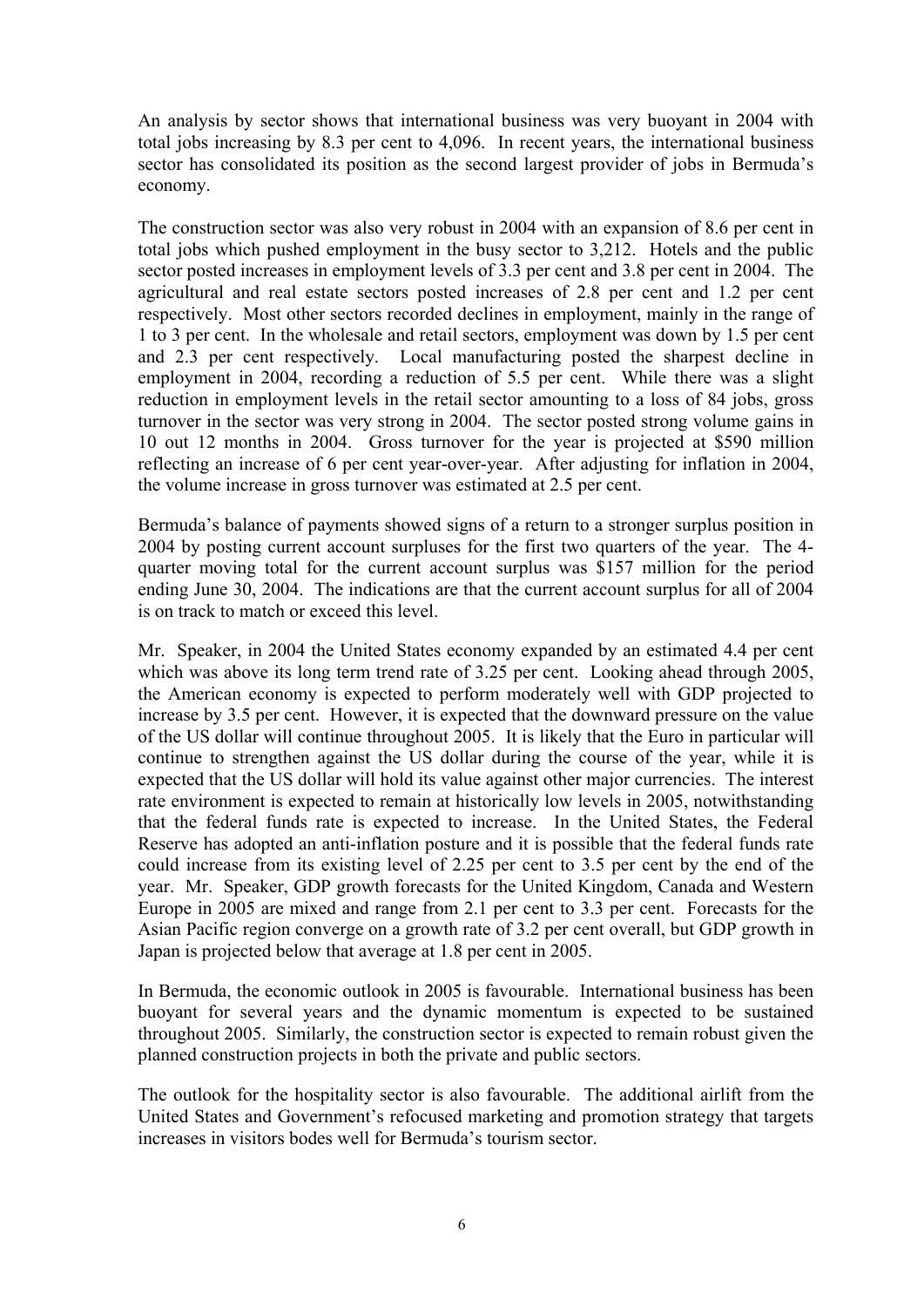Mr. Speaker, based on these encouraging factors, Government forecasts Bermuda's GDP to expand in the range of 2.5 to 3.0 per cent in 2005.

## **Review of 2004/05 Revenue and Expenditure**

Mr. Speaker, I wish now to summarise the most likely outcome for Government's fiscal position in the financial year 2004/05. The revised estimate of total revenue is \$738 million, just over 6 per cent above the original estimate of \$694 million. The major revenue sources contributing to this favourable outcome were payroll tax, stamp duties and customs duty.

Payroll tax receipts have been revised to \$248 million for 2004/05, \$28 million above the original estimate of \$220 million. The yield from stamp duty has been revised upwards by \$12 million to nearly \$39 million and customs duty is expected to be some \$3 million higher than the original estimate of \$194 million. Some revenue sources may come in below estimate in 2004/05. Shortfalls are projected for aviation fees, seaborne shipping fees, trade mark registration fees and a range of miscellaneous revenue items. Notwithstanding these shortfalls Mr. Speaker, total revenue is projected to be \$738 million in 2004/05, some \$44 million over the original estimate of \$694 million.

Mr. Speaker, turning to current programme expenditure in 2004/05, total current expenditure has been revised to \$665 million which is slightly less than one per cent above the original estimate of \$660 million. The additional expenditure was mainly in three areas, namely, the Ministry of Health and Family Services, the Ministry of Tourism and Transport and the Social Insurance Department.

In the Ministry of Health and Family Services, an additional \$2 million was required for subsidy payments to the hospitals for care of the elderly. In the Ministry of Tourism and Transport, an additional \$1 million was required for port security in Hamilton, St. George's and Dockyard. As well, \$1 million of additional expenditure was absorbed by the Department of Airport Operations for additional security costs and IT support at the Air Terminal. The Public Transportation Board exceeded its original budget by \$1 million for additional bus services required to accommodate the mega cruise ship visits in February 2005 and increases in fuel costs.

In the Social Insurance Department, an additional \$1.5 million was required for portability payments to cover subsidised overseas medical treatment as mandated by the Hospital Insurance Act 1970. In summary, the supplementary estimates of expenditure in 2004/05 were \$4 million net. The details of the supplementary estimates in 2004/05 will be presented to Honourable Members during the course of the Budget Debate.

#### **Prudent Debt Management...**

Mr. Speaker, before turning to the highlights of the 2005/06 Estimates of Revenue and Expenditure, I wish to make a few points about the overall debt position covering the time that the Progressive Labour Party Government has been in office. Earlier in my statement, I referred to this Government's adherence to fair and prudent fiscal rules. I shall now elaborate. The Progressive Labour Party Government is committed to keeping the people's public purse in good order through a carefully balanced policy of meeting current needs through tax revenue; managing and controlling current expenditure to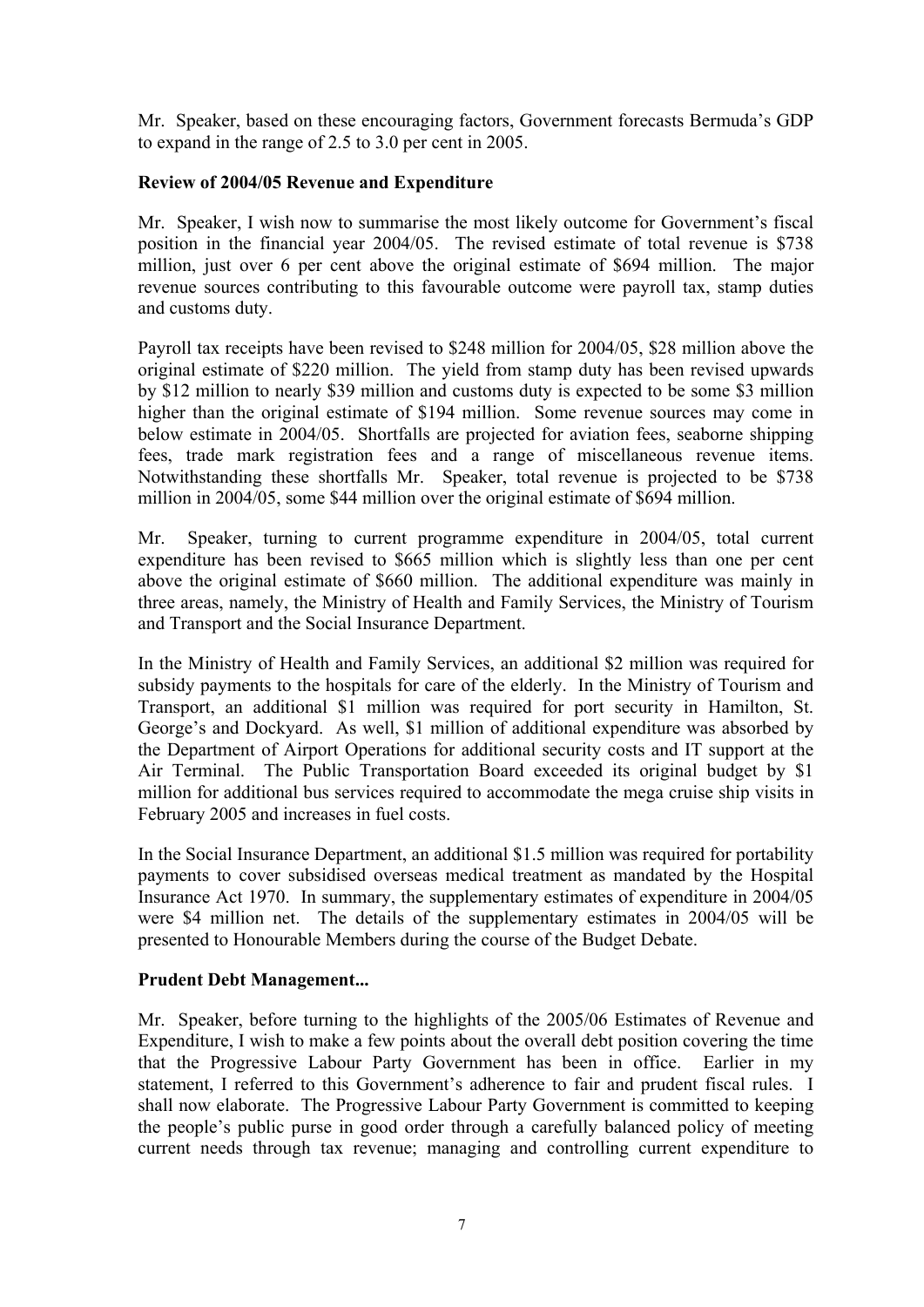provide a surplus for capital investment; and, borrowing only for high priority long term capital projects such as schools, health facilities, bridges, public transport and Government office buildings.

When the Progressive Labour Party Government first assumed office in November 1998, it inherited a net debt of \$150 million from the previous Government. The net debt position is calculated by subtracting the balance in the Sinking Fund from the total amount of outstanding debt and government guarantees.

Mr. Speaker, there is a perception that this Government has significantly increased the public debt since coming into office. I have to say that perception is completely false. Nothing could be further from the truth! The true position is that over the course of the first Progressive Labour Party Government administration, the net debt was reduced from the \$150 million that was inherited from the former Government to \$123 million at the end of March 2004.

#### **Net Debt below 1998 level…**

The anticipated favourable revenue outcome in 2004/05 and the disciplined management and control of current programme expenditure produced a larger than anticipated surplus that was available to help fund planned capital expenditures. As a consequence, the borrowing requirement was reduced to less than \$20 million in this financial year. Government therefore projects that the net debt position at March 31, 2005 – inclusive of guarantees of \$9 million – will be \$131 million, still lower than the net debt position that was inherited at the start of our tenure in November 1998!

#### **Investment grade credit ratings…**

Mr. Speaker, allow me to say with the greatest of pride and humility that this Government's debt management record is one of prudence and restraint. We have borrowed wisely and invested the borrowed funds in hard assets that will continue to deliver value to the community for generations to come. Consequently, this Government has continually received excellent reviews from the major credit rating agencies on its debt management performance and indeed on its record of overall economic management. It is also worth noting that Bermuda has been able to maintain its high investment grade credit ratings, while a number of other jurisdictions were being placed on watch or actually downgraded.

Mr. Speaker, as we look forward and plan for the future, Government remains committed to prudent and sensible borrowing for investment in infrastructure and other hard capital assets. The debt policy limit of 10 per cent of GDP is sensible and remains one of the lowest, if not the lowest, debt policy ratios amongst developed modern economies. Our actual debt to GDP ratio at this time is about 4 per cent. In consultations with Bermuda's financial sector, the question has been posed as to whether the debt policy limit and the statutory debt ceiling are too low and therefore too restrictive.

## **Retention of debt policy limit of 10 per cent of GDP…**

Mr. Speaker, Government proposes to retain the debt policy limit of 10 per cent of GDP. However, Government does consider that it is time to reset the statutory ceiling on public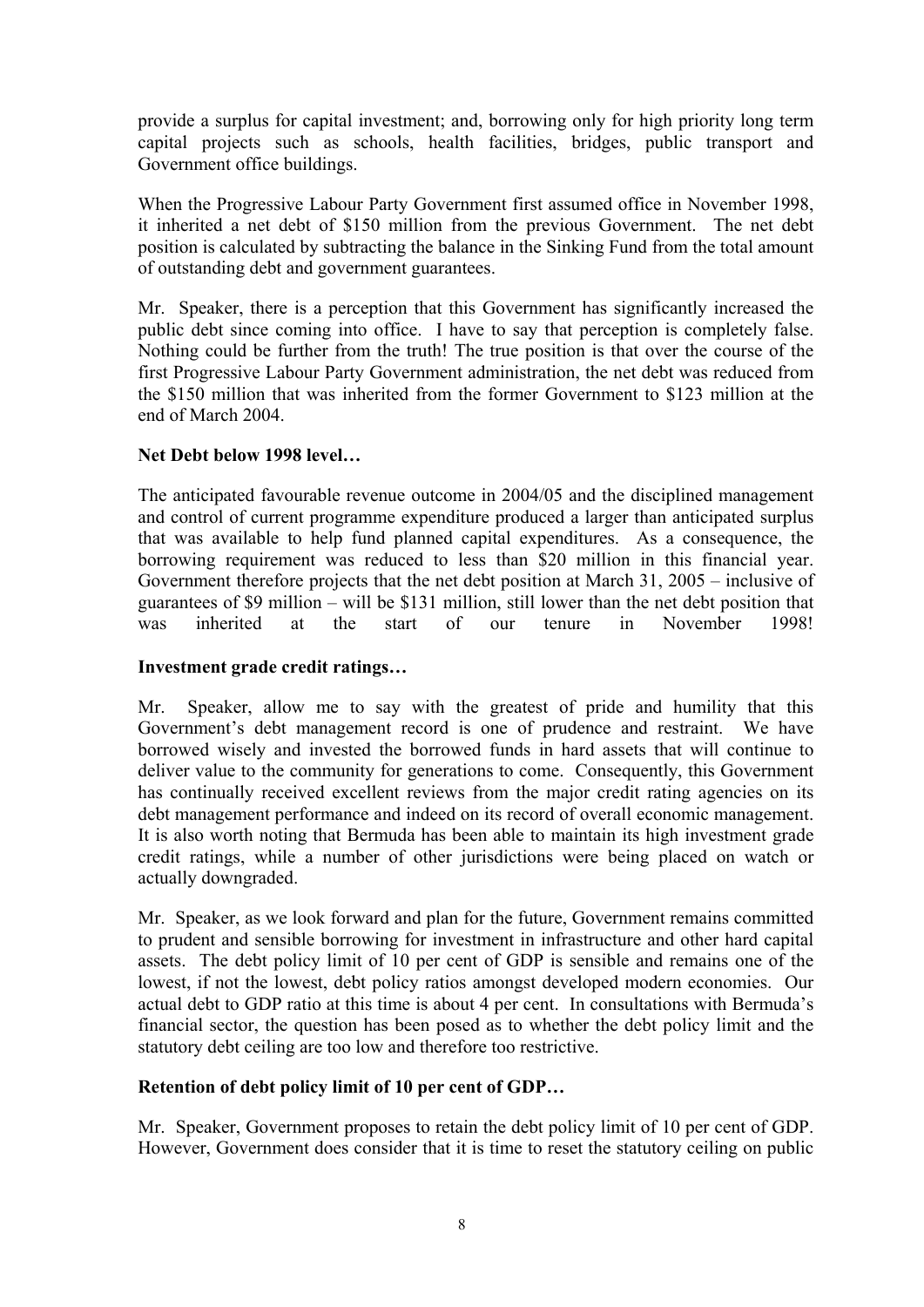debt – currently \$250 million or 6.25 per cent of GDP –to bring it closer in line with the policy limit of 10 per cent of GDP.

## **Aligning statutory debt ceiling with debt policy limit…**

Given that GDP was \$3.96 billion in 2003, and is estimated conservatively at \$4 billion in 2004, Government considers it is now appropriate to set the statutory debt ceiling at a level that is consistent with the debt policy limit of 10 per cent of GDP taking account of the growth in our GDP since 2000. Accordingly, Government proposes to raise the statutory ceiling to \$375 million which is the equivalent of 9 per cent of an estimated GDP of \$4 billion in 2004. Mr. Speaker, raising the statutory ceiling to this level retains the ceiling at a very conservative level and keeps it inside the policy limit of 10 per cent of GDP. Government is confident that Bermuda's economy will continue to expand and develop. Therefore there is little risk of the statutory ceiling either catching up with or breaching the policy limit.

The proposed statutory debt limit of \$375 million would also allow for more flexible capital financing arrangements including public-private partnerships and private financing initiatives. With many of these types of financing arrangements, while Government itself would not be required to borrow funds, it is possible that for accounting reasons part of the underlying financing elements of some projects could be recorded as contingent liabilities on Government's account. Such contingent liabilities would therefore be charged against the statutory debt ceiling in the same way as a Government guarantee.

Government has been approached by financial institutions that have a keen interest in assisting Government with its high priority capital projects by using innovative financial mechanisms available in public-private partnerships or private finance initiatives. Government considers that the timing is right for new approaches to financing major capital projects in the public sector. Accordingly Mr. Speaker, I shall table an amendment to the Government Loans Act 1978 to effect the proposed change to the statutory debt ceiling.

## **Revenue Estimates 2005/06**

Mr. Speaker, I turn now to the revenue estimates for 2005/06. Government proposes to collect total revenues of \$750 million in 2005/06, about 1.5 per cent higher than the revised revenue estimate of \$738 million for 2004/05.

#### **No increase in major tax rates…**

Government does not propose to put through any significant increases in tax rates in the 2005/06 National Budget. On the contrary, some proposed changes in payroll tax, customs duties and stamp duties will have the effect of reducing the tax burden in certain sectors of our economy. Mr. Speaker, with respect to the payroll tax, the standard rate of 13.5 per cent will remain as is in 2005/06. A new tiered rate structure will be introduced for small to medium-sized businesses on the basis of their payrolls.

## **New tiered structure for payroll tax…**

In the proposed tiered structure for payroll tax, the existing threshold of \$100,000 will be increased to \$200,000 and the applicable rate will remain at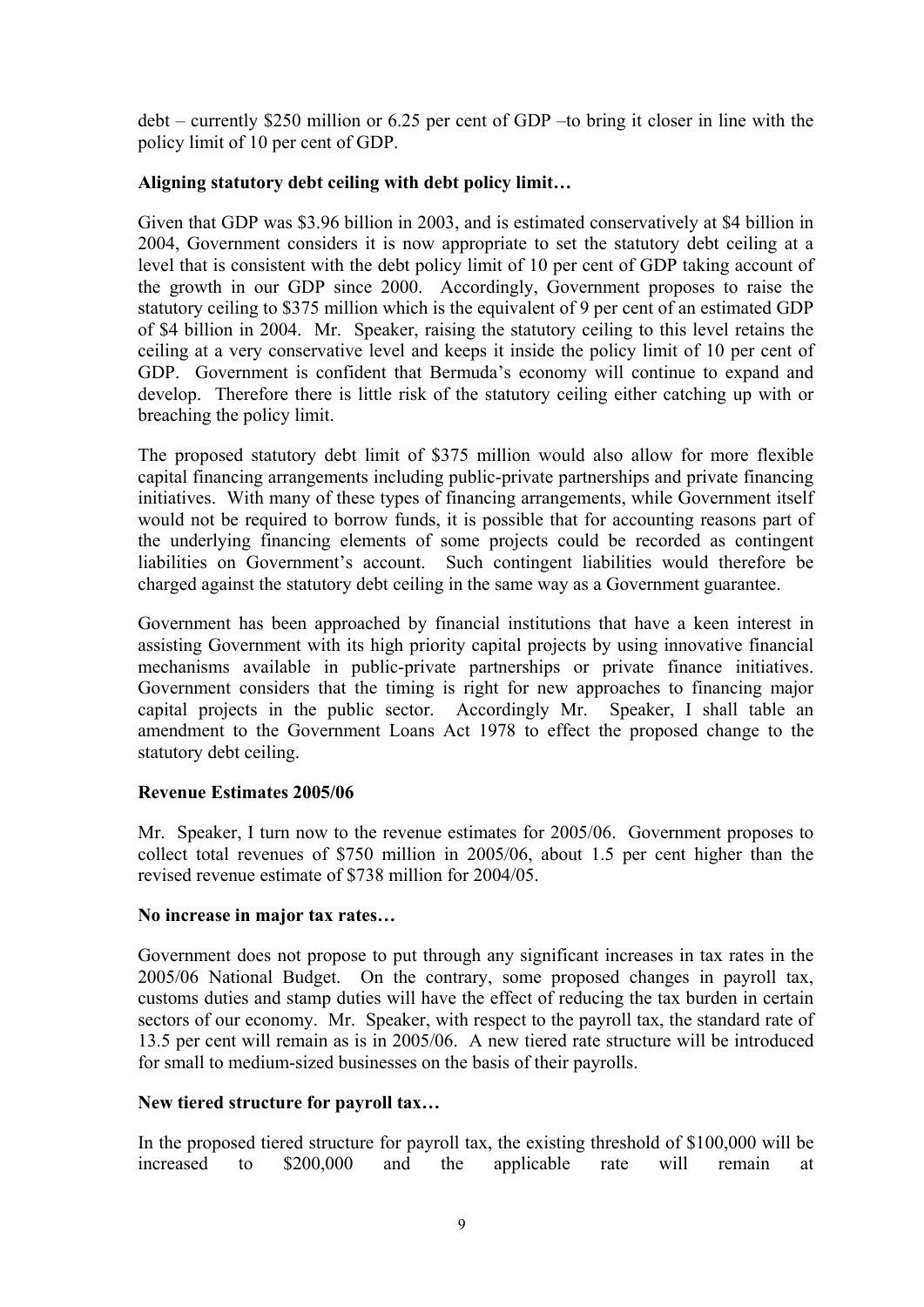7.25 per cent. Two new thresholds of \$500,000 and \$1 million will be introduced with tax rates of 10.75 per cent and 12.75 per cent respectively. The highest tax rate of 13.5 per cent will apply to payrolls in excess of \$1 million and other entities that are subject to the standard rate.

In addition, Government will seek to stimulate training and employment by exempting persons on bona fide training programmes approved by the National Training Board from payroll tax. This should be a boon for small and mediumsized businesses and attractive to other businesses as well.

#### **Small and medium-sized businesses to benefit…**

Mr. Speaker, the new payroll tax structure will benefit a wide range of businesses and be of particular benefit to small and medium enterprises. With the proposed amendments in place for April 1, 2005, Government estimates that the payroll tax will generate \$250 million in 2005/06. Customs duties are expected to contribute \$202 million towards the total revenue estimate in 2005/06. Following consultations with farmers, fishermen and some other small to medium-sized businesses, Government decided to amend certain tariff items to assist businesses generally and to remove apparent inconsistencies in tariff rates between broadly similar categories of goods. Mr. Speaker, currently there is provision in the Customs Tariff for businesses to bring in samples of goods duty free. The provision is contained in Customs Procedure Code (CPC) 4314. However, the provision is not that widely used by small businesses because guidelines about what constitutes negligible value have not been updated in recent times. Government proposes to amend CPC 4314 so that it is of greater use to small businesses in their promotional and marketing strategies.

In the aftermath of Hurricane Fabian, the Premier and Government Ministers met with representatives of the Board of Agriculture to discuss the challenges in the agricultural sector and what might be done to lower the cost of production in this sector and to assist farmers in their recovery. The Department of Conservation Services estimated the industry-wide losses from Hurricane Fabian to be \$2.8 million. A report entitled the "Review of the Bermudian Agricultural Sector" called for farm inputs to be allowed to enter Bermuda dutyfree.

#### **Customs duty concession for farmers…**

Mr. Speaker, in order to help promote local agricultural and horticultural industries and to encourage the 'greening' of Bermuda, Government proposes also to introduce duty concessions for farmers. The Customs Tariff Act 1970 will be amended to provide a zero rate of duty on all equipment supplies and machinery imported by registered farmers.

In a similar vein Mr. Speaker, the Minister of Finance and Ministry officials met with representatives of the florist industry, and during that meeting local florists were persuasive in asserting that there was no logical reason for the existence of a differential rate of duty between cut flowers and greenery. We agree. Therefore, Government will amend the Tariff by reducing the rate on fresh greenery to 22.25 per cent with effect from April 1, 2005.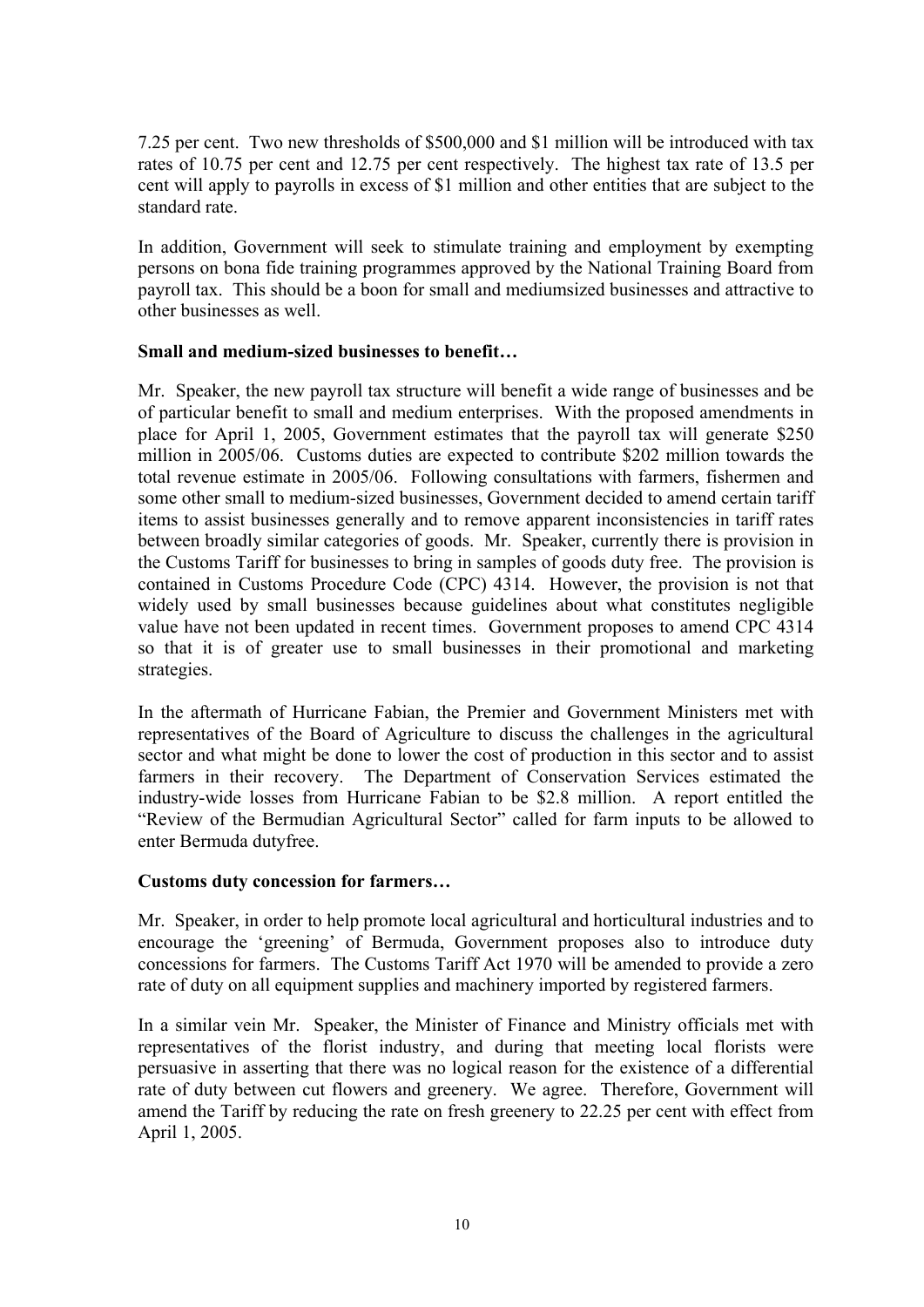#### **Further support for local industry…**

Government proposes also to align the tariff rate levied on the raw form of PVC with the rate applied to finished PVC goods such as window shutters. The existing differential rate places local industry at a disadvantage as a higher rate of duty  $-22.25$  per cent  $-$  is paid on PVC in its raw form which is used to produce finished PVC products in Bermuda. After the amendment, the tariff rate on the raw form of PVC will be 10 per cent, the same as applies to imported doors and shutters made of PVC.

Mr. Speaker, this rounds out the template of concessions for small business that Government promised in the 2004 Speech From The Throne. The adjustments to payroll tax and customs duty will lower costs to small businesses including farmers and will certainly assist new start-up businesses to market and promote their businesses through the expanded use of duty-free sample goods.

## **Eliminating 'stamp duty/estate tax' on primary family homestead…**

Mr. Speaker, Government proposes to make some changes to the Stamp Duties Act 1976, mainly for the purpose of modernising and simplifying the Act but also to close off certain avoidance opportunities that exist in the present form of the Act. In addition, the amendments will result in a slightly higher yield from the tax. The total yield from stamp duties in 2005/06 is estimated at \$33.4 million. Stamp duty is mainly self-assessed which means that the user calculates the amount of stamp duty applicable on any stampable instrument. The major users including legal advisors, banks, trust companies and real estate agents have all experienced difficulty in interpreting the current Act on a consistent basis.

The Act has been reviewed and compared to similar legislation in other jurisdictions including the United Kingdom, Caribbean countries and Hong Kong. The first round of amendments will involve revisions to the rates on instruments that attract fixed duty. Eventually these may be reduced to three basic categories. Head 31 of the Act which imposes ad valorem duty on documents relating to borrowing and repayment of debts is also to be amended.

Mr. Speaker, Government will also bring an amendment to shield the primary family homestead from stamp duty/estate tax that typically arises when property is included in the affidavit of value with respect to deceased estates. For most people, the purchase or construction of their own home is the largest asset that is acquired during a lifetime of work and sacrifice. In many other jurisdictions, the family home is shielded from any form of inheritance or estate tax if the owner occupied the home at the time of their death. Mr. Speaker, Government proposes to establish a similar protection for family homesteads in Bermuda. Some families have placed their real estate and other assets in trust to avoid the tax that is assessed on the affidavit of value. With the proposed measure, an equivalent and less costly protection will be available to families who choose to use it for estate planning purposes. Land tax is expected to yield \$45 million in 2005/06. The new ARV tax bands and associated tax rates came into force in January 2005. No further changes to the land tax rates are planned for the 2005/06 fiscal year. The increased yield from the land tax is related to the new residential and commercial premises that recently have been added to the valuation lists or will come on line during the course of 2005/06.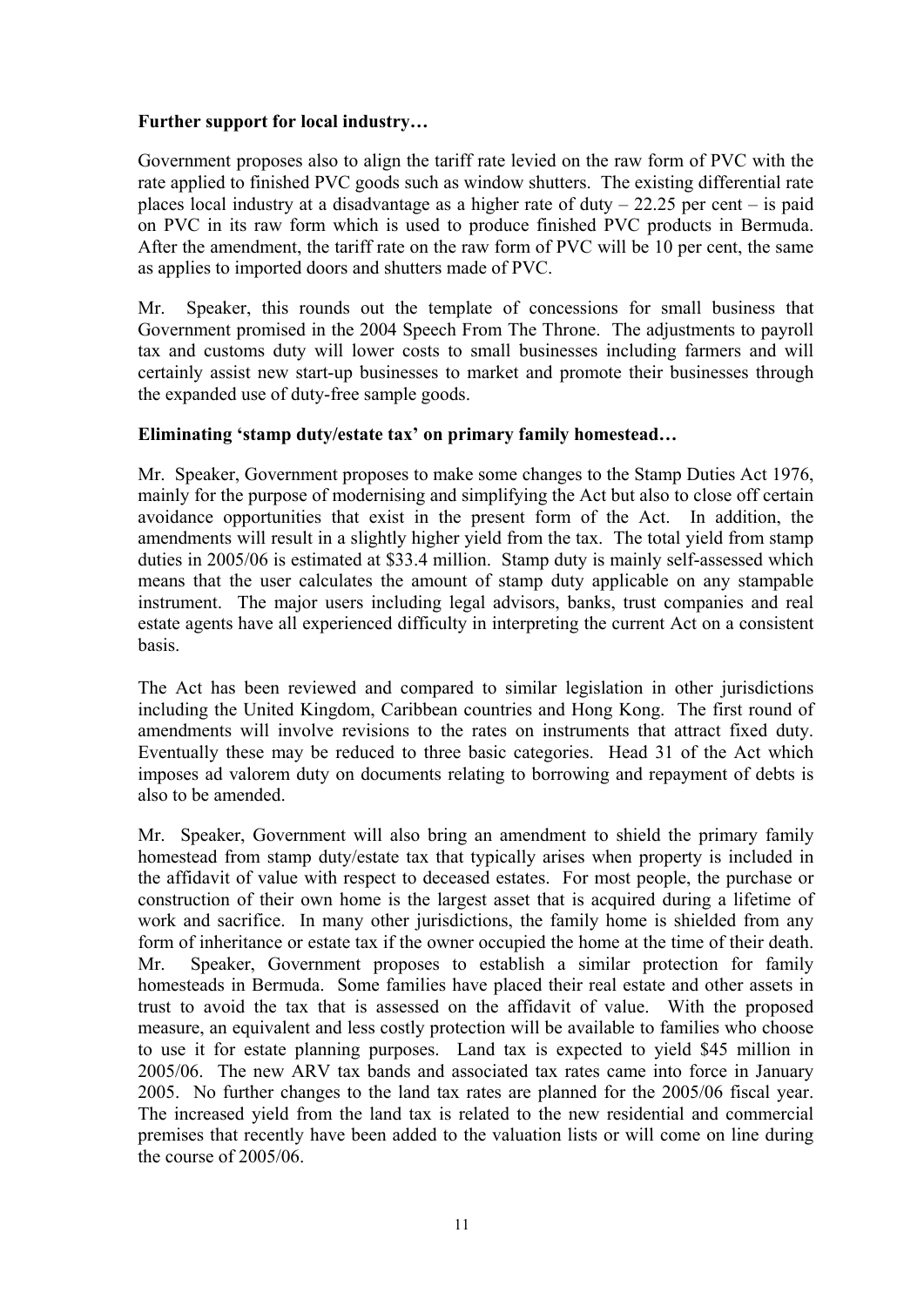#### **Bus & ferry fares and passenger taxes to stay at current rates…**

There will be no increases in bus or ferry fares in 2005/06 and no increases in vehicle licence fees.

Passenger taxes will also remain unchanged in 2005/06 except that the cruise passenger tax of \$60 will be reset to \$20 per 24 hour period. This reconstruction of the tax will eliminate one of the major barriers to more single day calls to Bermuda by signature cruise lines. The \$60 fee was based on the traditional 3-day call and there was no provision in law for it to be pro-rated to accommodate 1 or 2 day calls. No matter the length of stay, all cruise visitors paid the \$60 passenger tax. This proposed refinement is responsive to the needs of the market – simple yet effective.

Mr. Speaker, the full details of the revenue estimates are shown in the annexes to this statement and in the Estimates of Revenue and Expenditure For The Year 2005/06. I would like to turn now to the expenditure highlights for 2005/06.

#### **Current Expenditure 2005/06**

Mr. Speaker, Government's total planned current account expenditure for 2005/06 is \$711 million. This reflects a \$51 million increase over the Original Estimate of \$660 million for 2004/05.

The scale of the increase reflects the additional resources that Government has deployed to realise the goals and objectives of the 'Social Agenda', namely:

- Strengthening social cohesion in our community
- Developing and training Bermuda's youth
- Improving the quality of life of our senior citizens
- Putting good quality homes within the economic reach of more Bermudian families
- Stabilising, rejuvenating and encouraging business activity in all economic sectors Mr. Speaker, all of the current expenditure estimates in the National Budget for 2005/06 were developed using Zero-Base Budgeting. In this regard, all Ministries were required to review service delivery options, to reconsider service output levels, to reprioritise programmes, and most importantly to align resources with the goals and objectives of key policy priorities of the 'Social Agenda'.

Ministers reviewed and ranked programme expenditures of departments in their Ministries. The Ministry budgets were then reviewed, challenged and defended in Cabinet before final approval at the Cabinet table.

#### **'Social Agenda' at the forefront…**

Mr. Speaker, as part of the management process for delivery of the 'Social Agenda', the Honourable Premier has identified 66 key programmes and initiatives that will be monitored on a monthly or more frequent basis against interim milestones and the target dates for delivery of final results. The National Budget for 2005/06 establishes new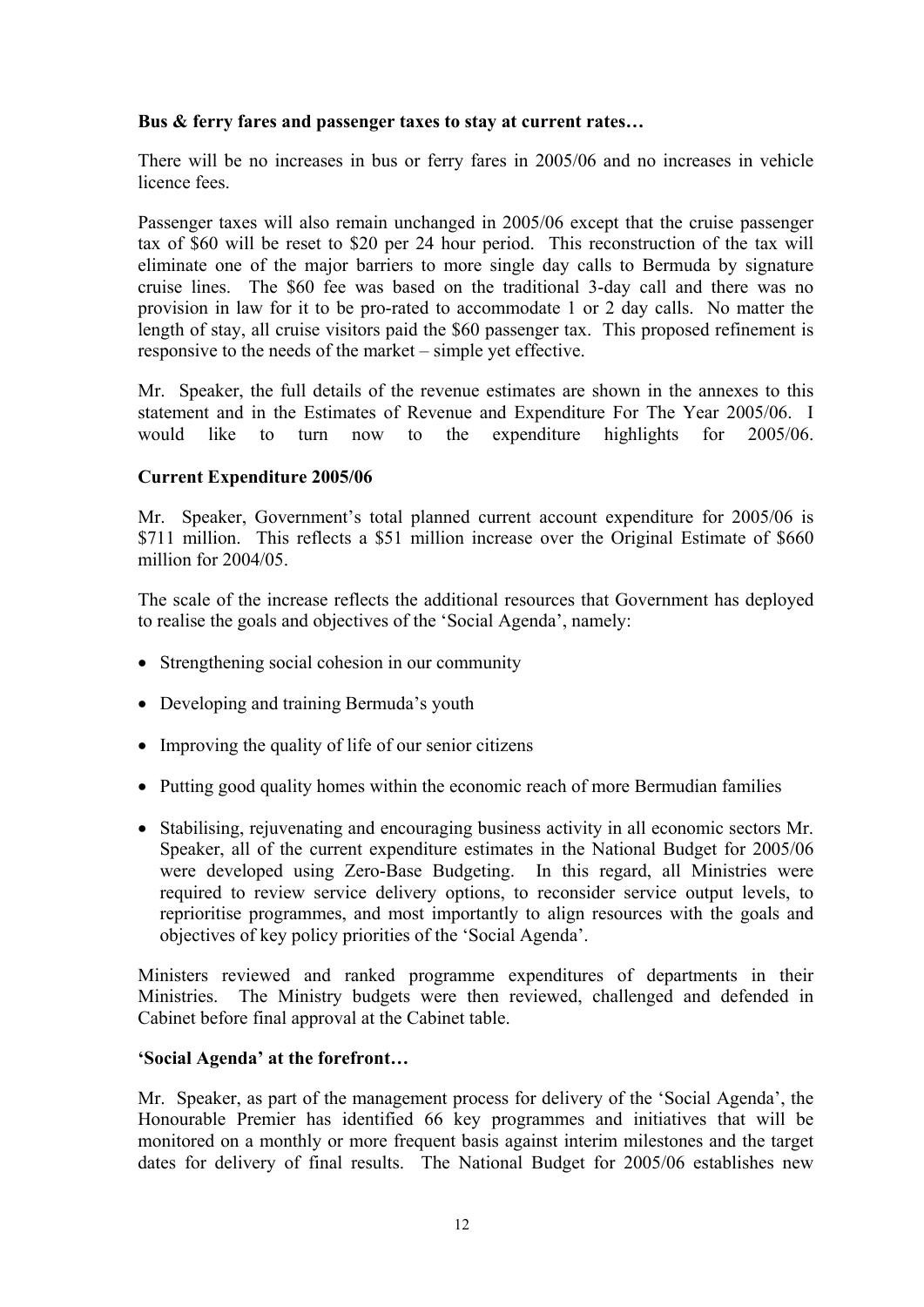benchmarks for Ministry expenditures, sets clear goals and objectives and provides a rigorous framework for management, review and evaluation of overall results. Mr. Speaker, I propose to provide a glimpse only of some of the programmes and initiatives for each Ministry. My Ministerial colleagues will provide ample detail of their programmes during the coming Budget Debate.

#### **Continually improving the quality of life for our seniors…**

With a budget of \$147 million  $-20$  per cent of the National Budget – the Ministry of Health and Family Services retains its position as the single largest provider of public services to our community. Nearly \$88 million of the Ministry's budget represents transfers to the hospitals for subsidised medical care of the elderly, youth and persons without the means to pay for these services. The transfers to the hospitals accounts for 60 per cent of the Ministry's budget.

The Ministry of Health and Family Services will improve the quality and level of senior health and medical care in 2005/06 by:

• Provision of enhanced health and wellness clinics for seniors in

Somerset, Warwick, Hamilton and St. George's

- Community based home assessments and screenings for seniors
- Home modification and home adaptation programmes for seniors to ensure safety and provide for independent living The monthly wellness clinics for seniors will promote healthy behaviors through the provision of basic health screenings, health education and health promotion activities. Seniors aged 65 and older will be assisted to stay healthy and retain their independence.

The home modification support services will help seniors maintain and/or modify their homes to ensure that they are safe. This will be achieved through referrals to approved community based service providers for essential home repairs and home modifications. The programme will include making contractual arrangements with service providers (carpenters, electricians, masons and plumbers) to provide selected services for seniors at fixed rates. The Health Ministry is also raising the bar in the area of drug interdiction and rehabilitation. In 2005/06 the National Drug Commission will be fully integrated as a Department of the Ministry of Health and Family Services. Professional staff in the Ministry will closely monitor the rate of substance abuse amongst Court Services clients through frequent screenings and will offer comprehensive case management, supervision and referral for treatment. Funds have been earmarked in the Ministry's 2005/06 budget to provide a Women's Treatment Facility to enable on-island rehabilitation.

## **The youth are our future…**

Mr. Speaker, there are few things more important to a community than the education, development and training of its youth. A sound grounding in language arts, mathematics, science, social studies, the arts and physical education provides young people with a firm foundation for a good life. It is for this reason that Government places a high priority on the education and training of Bermuda's young people. The public funding of education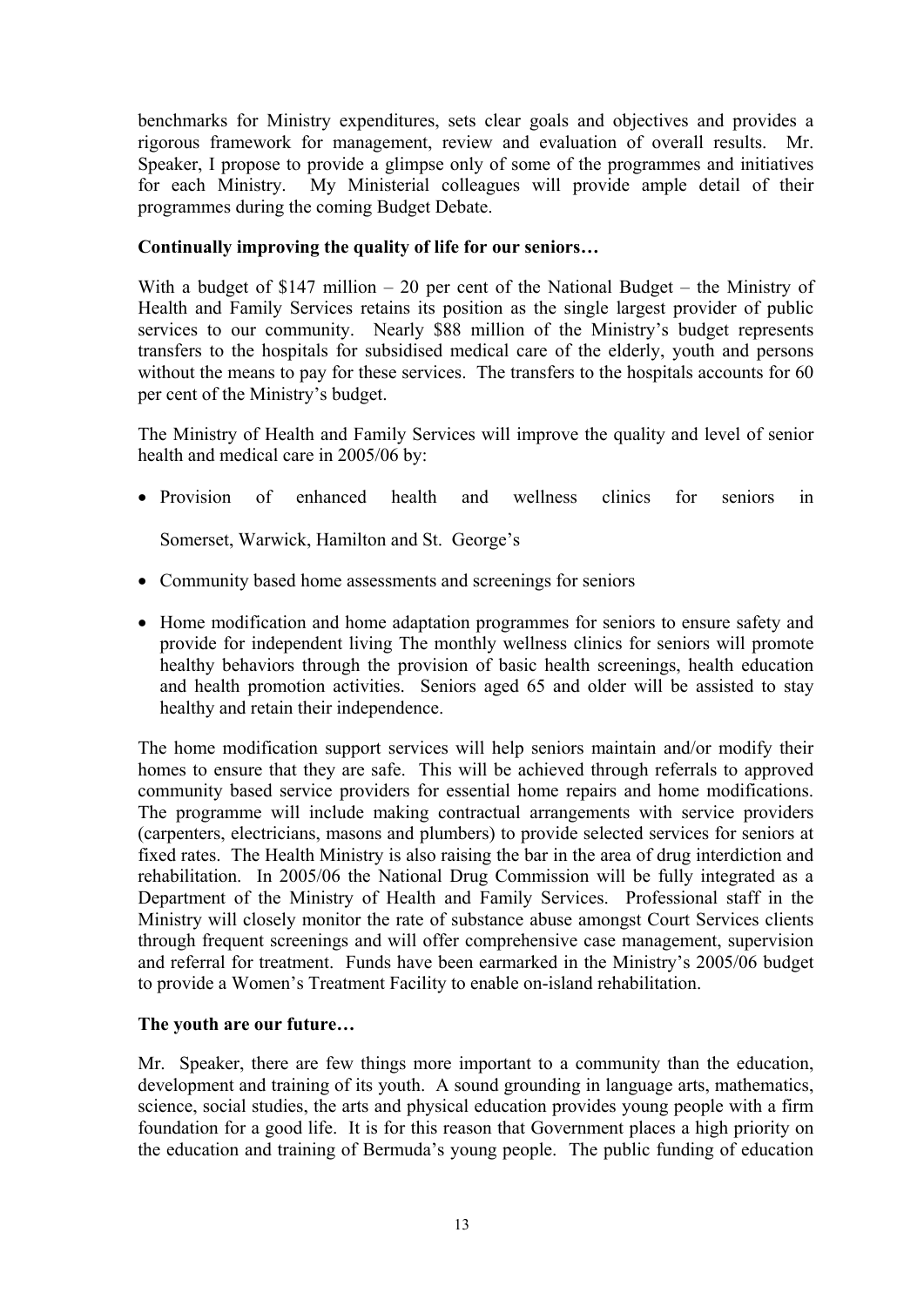aligns with Government's philosophy and therefore a budget of \$120 million is proposed for the Ministry of Education and Development in 2005/06. The Education budget is the second largest in Government and accounts for 17 per cent of the 2005/06 National Budget. This represents the equivalent spending of some \$16,000 per student in the public education sector from pre-schools to the Bermuda College.

The Education Ministry will be rolling out a host of new programmes during 2005/06 as announced in the 2004 Speech From The Throne. First, the grant to the National Training Board will be increased to implement the Tech Quest 2000 Project, a private-public partnership aimed at providing technical skills to unemployed and under-employed individuals, and a programme for youth drop-outs from senior secondary schools. Mr. Speaker, the National Training Board initiatives provide a good example of the Zero-Base Budgeting approach at its best. The total cost for full implementation of the Board's programmes as outlined in the Throne Speech exceeded \$1 million. However, with a phased approach and by seeking alternative delivery options by linking up with the private sector, the cost in 2005/06 was scaled back to \$600,000.

This then allowed the Ministry of Education and Development to mount other new initiatives including the provision of further education awards for mature students who previously were barred from such assistance because of age restrictions. There will also be an increased allocation to Further Education and Teacher Training Awards (\$300,000) in 2005/06.

Other highlights in the Education Ministry's budget for 2005/06 include:

- The expansion of Child Development Services
- An expanded Summer School programme
- The acquisition of Homeroom.com site licenses

The Ministry of Education and Development has reviewed its responsibilities for early childhood education, including those offered by the Child Development Programme, and is proposing reorganisation to create an early childhood team to ensure cohesive services to children from birth to the end of Primary 1. The early childhood team will cover the whole spectrum of educational needs:

- Development of young children in the home
- Support for parents concerning how best to help their children to learn
- Wide-range support for private child care and day care settings
- Strategies to enhance the education of children in Primary 1 Homeroom.com is an assessment software programme which the Ministry of Education and Development has purchased for all primary and middle schools.

This purchase was in response to and as a proactive step to ensure that all schools had access to valid and reliable assessment items in English language arts (including reading) and mathematics. Teachers and administrators will have at their fingertips a bank of items which are aligned to the Bermuda Performance Standards and also to the Terra Nova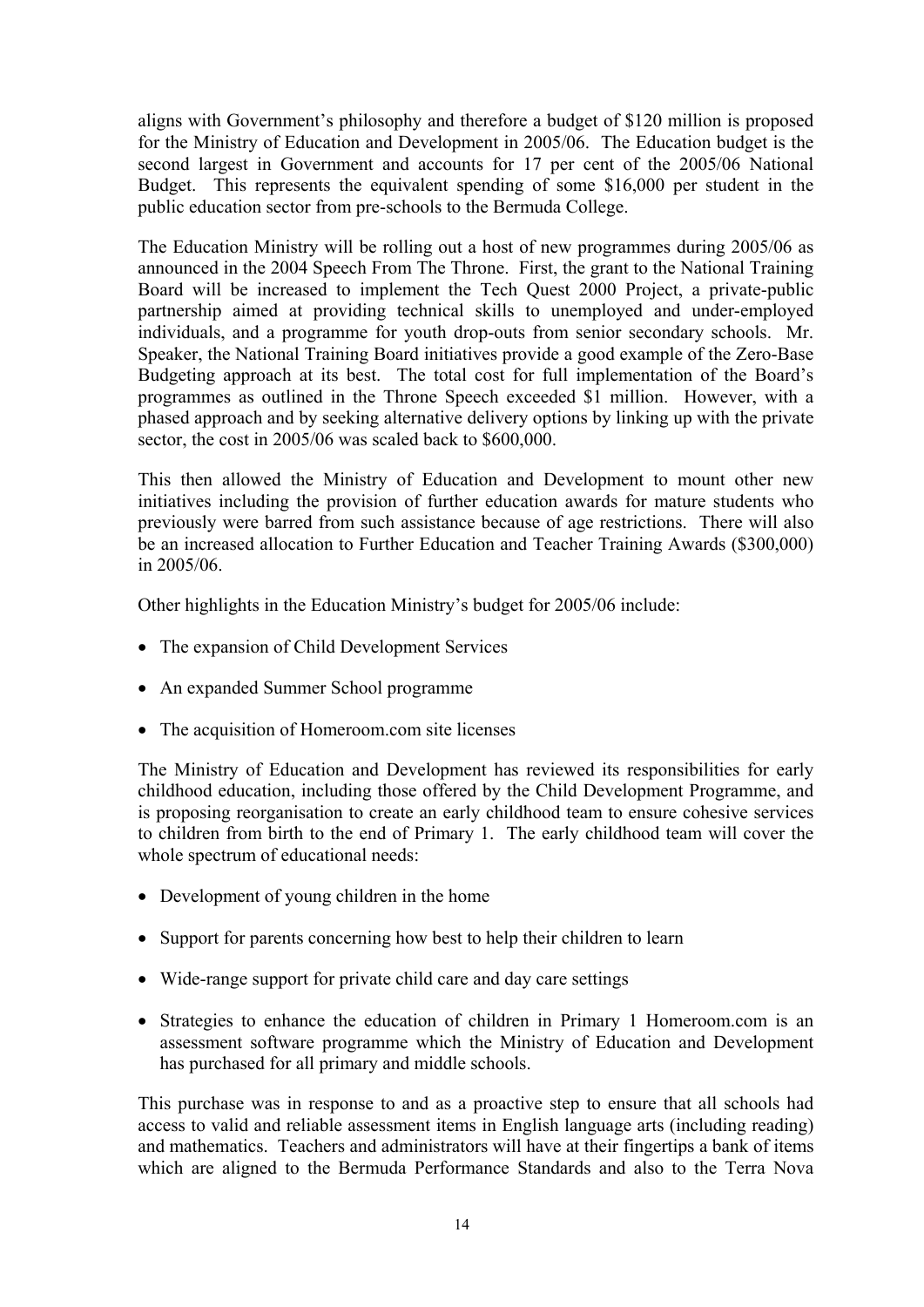assessment programme, as well as information for parents, resources for lesson planning and resources for students.

## **Affordable housing for Bermudian families…**

Mr. Speaker, one of the five key strands in the 'Social Agenda' seeks to place modern homes within the economic reach of more Bermudian families. Nothing excites the imagination of young families more than the prospect of acquiring the first family home. The housing development at Southside in St. David's has fired the imagination of many Bermudians, including dual income couples with and without children, single young professionals, and even more mature working families who have worked and sacrificed but still have not been able to grasp and hold on to the reality of homeownership because property prices have been beyond reach.

Government has already made a tremendous contribution towards the ultimate realisation of this project which is being developed as a public-private partnership. Government has provided the land and customs duty concessions on the building materials that will be imported for use in the construction of the units. Government now looks forward to the completion of the project. The Ministry of Works Engineering and Housing also has plans already underway or at the launch phase for the construction of 160 housing units. The plans include the renovation and restoration of derelict or vacant premises such as the Ewing Street project and the construction of new units such as the project at Perimeter Lane. Similarly, plans for housing developments at Butterfield Lane and Redcoat Lane are at an advanced stage.

In addition, Mr. Speaker, the Works Ministry has plans for the construction and/or assembly of emergency housing units, as well as the establishment of community based housing for newly released prisoners. The latter units and associated services will assist former prisoners by providing a structured, therapeutic and residential environment to facilitate their transition back to the community.

Mr. Speaker, I wish to note here that the Bank of Bermuda-HSBC Group has pledged a gift of \$1 million for the emergency housing initiative. This sum will be placed in the General Reserve Fund and earmarked for this purpose. The planned activities of the Bermuda Housing Corporation have had only a minimal impact on the \$62 million budget of the Works Ministry in 2005/06 as the Corporation will be seeking the required financing in local capital markets. Corporate governance and transparency has been significantly improved at the Bermuda Housing Corporation and therefore the housing agency is well positioned to seek financing in local capital markets for its housing initiatives. In that regard Mr. Speaker, Government stands ready to support and assist the Bermuda Housing Corporation in raising the required capital to finance its housing plans that are an integral component of the 'Social Agenda'.

#### **Social cohesion in our neighbourhoods…**

Mr. Speaker, the Ministry of the Environment is provided with a proposed budget of \$22 million in 2005/06. The Environment Ministry's contribution to the 'Social Agenda' is centred on a programme of environmental improvements that will focus on the needs of Bermuda's older, well-established neighborhoods. The programme is called the Community Areas Programme or CAP.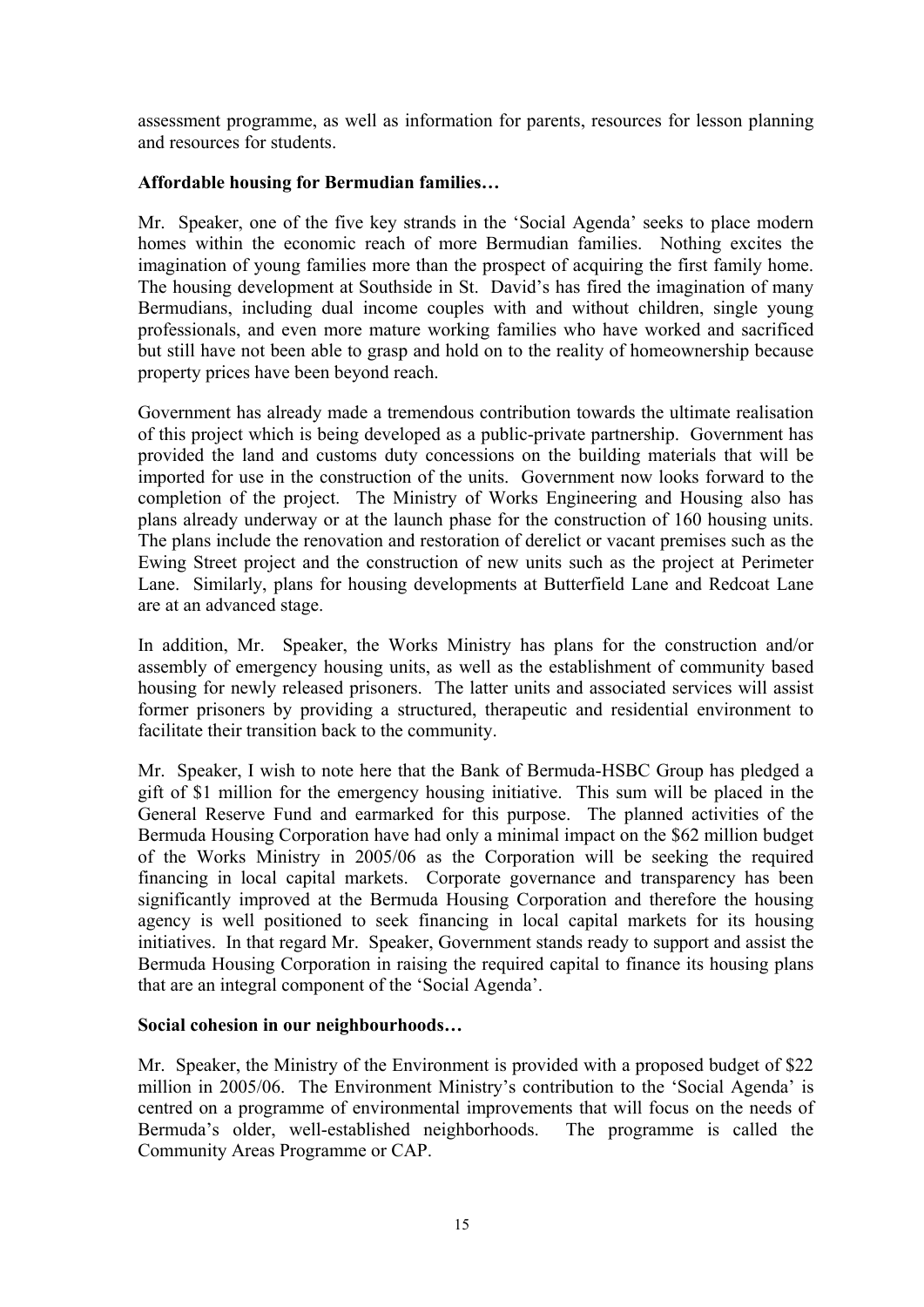CAP will bring together the public and private sectors in a partnership to implement schemes of improvement most favoured by the residents of various neighborhoods. While the overriding objective will be to upgrade the local environment, in a wider context CAP is also an initiative to stimulate community spirit and a sense of pride, and strengthen social cohesion.

#### **Menu from which to choose…**

The actions taken in different neighborhoods will be selected from a menu of possibilities that include:

- Minor road, sidewalk and lighting improvements
- Traffic calming measures
- Landscaping and planting
- General clean-up campaigns
- Provision of cycle or footpath systems
- Acquiring land for local open space needs
- Upgrading housing and derelict buildings
- Encouraging local schools to become involved in practical programmes and in researching the history of the neighbourhood
- Erecting plaques to identify locations or events of historical importance CAP provides a basic budget in the amount of \$1 million, a cross-Ministry co-coordinating committee involving Works, Engineering and Housing, Community Affairs and Sport and Education and Development, and a framework for progress.

Mr. Speaker, CAP's genesis arose from Government's experience in promoting and funding the St. Monica's Mission neighborhood plan. That experience confirmed that strong community leadership and involvement are the keys to success. In this regard, the North Village Community Trust is to be commended for its community leadership. It is a model for other neighbourhoods to follow.

Mr. Speaker, effective law enforcement and high public safety standards strengthen social cohesion by providing the community and individual citizens with a confident sense of security. Accordingly law enforcement and public safety are key components of the 'Social Agenda'.

## **Public safety a high policy priority…**

In this regard, the proposed 2005/06 budget for the Ministry of Labour, Home Affairs and Public Safety is \$96 million, an increase of \$6 million, or 7 per cent, compared to the previous year.

There is a provision in the 2005/06 National Budget to enable the Bermuda Police Service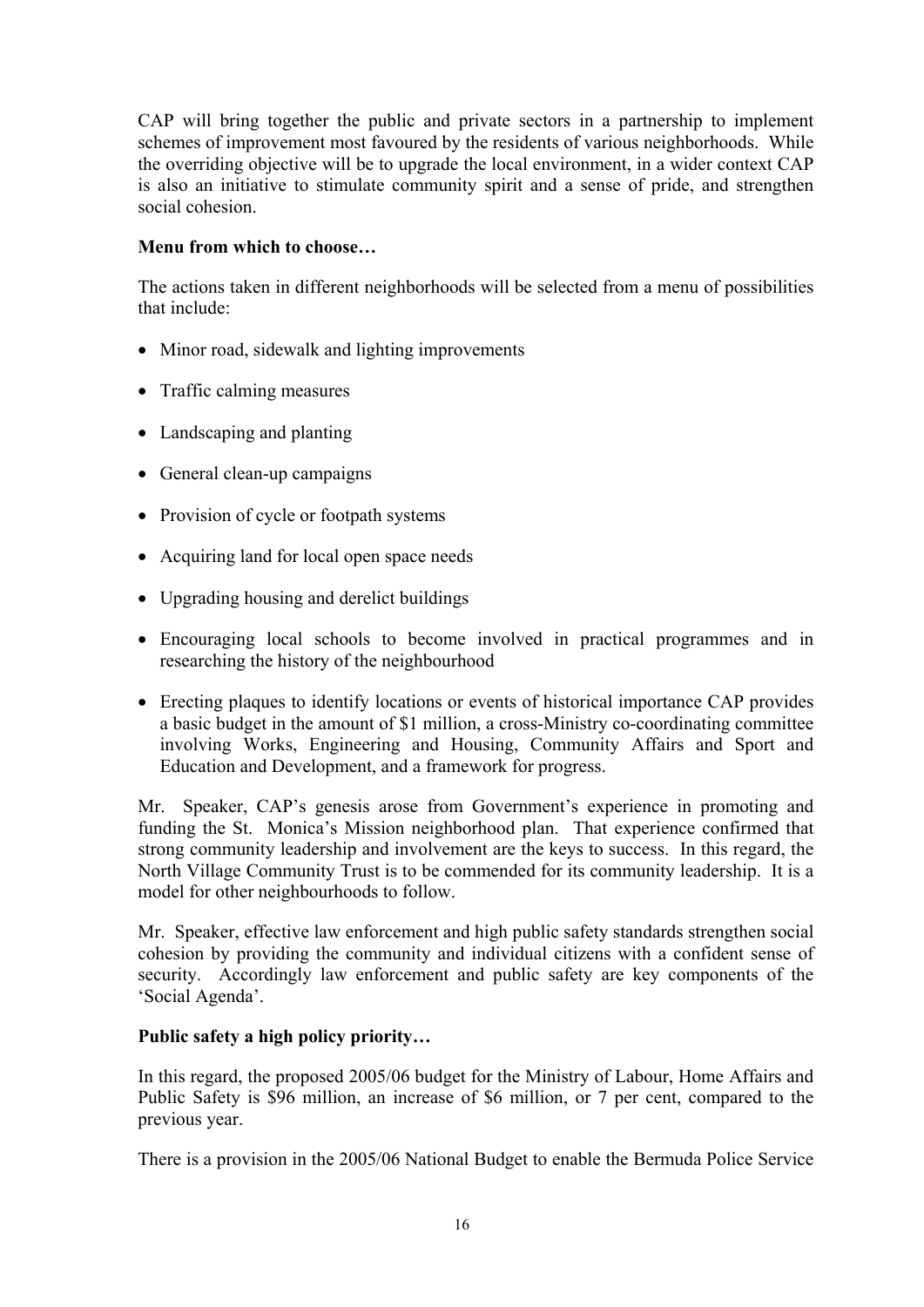to fully staff the highly specialised Police Support Unit (the "PSU") that has a dedicated focus on the reduction of violent crime in our community. With the additional funding, the strength of the PSU will be raised from 11 to 22 Police Officers.

The Department of Corrections is also to be provided with additional resources in 2005/06 for staff training and development as well as the introduction of the 'Uncommon Results Programme' for inmates. The Department will focus on its core objective which is to return offenders to the community as law-abiding, contributing, and self-supporting citizens who are far less likely to reoffend.This objective can be satisfied if, and only if, Correction Officers are appropriately trained and there is provision of a range of educational, counseling, therapeutic and related programmes that assist the inmates in the rehabilitation process.

Mr. Speaker, \$600,000 has been earmarked for staff training and development and \$1.8 million has been budgeted for the range of programmes for inmates in the Department of **Corrections** 

#### **Stabilising, rejuvenating and encouraging business development…**

Mr. Speaker, stabilising, rejuvenating and encouraging business activity in all economic sectors is a key policy objective of the 'Social Agenda'. Stable levels of economic growth and expansion provide both the foundation and the framework for Bermudians to participate and share in the benefits of economic progress.

Mr. Speaker, the Ministry of Finance has the primary responsibility in this important policy area. The Ministry seeks to facilitate balanced economic growth and development. The Ministry also takes the lead in safeguarding Bermuda's national economic interests in the face of challenges and threats posed by the wider global economy.

In this regard, the Finance Ministry's proposed budget of \$98 million in 2005/06 includes provision for continuing initiatives in economic diplomacy. Over the years, Government has established effective relationships in Washington DC amongst law makers, their policy advisers and administration officials. This is in addition to the strategic partnerships that have been established between the Government of Bermuda and the locally-based stakeholders. We are action-driven and in rising to the challenge, to ensure we ably protect Bermuda's reputation in the international market place, we acknowledge that business and community go hand-in-hand. All elements of society need to work effectively together to attend to our national goals. No one group on its own can achieve these goals. We cannot afford to be isolationist. These relationships have helped to ensure that Bermuda maintains its international reputation as a vibrant, well-regulated and stable financial services jurisdiction. The Finance Ministry will continue to develop and strengthen these relationships in 2005/06 in order to protect Bermuda's national economic interest.

Mr. Speaker, some good things often take longer than planned to come to fruition. This is the case with Government's partnership with the Corporation of St. George on the matter of dual property taxes in the St. George's municipal area. There has been progress in the negotiations but a number of points require further consideration.

#### **No double taxation in Town of St. George…**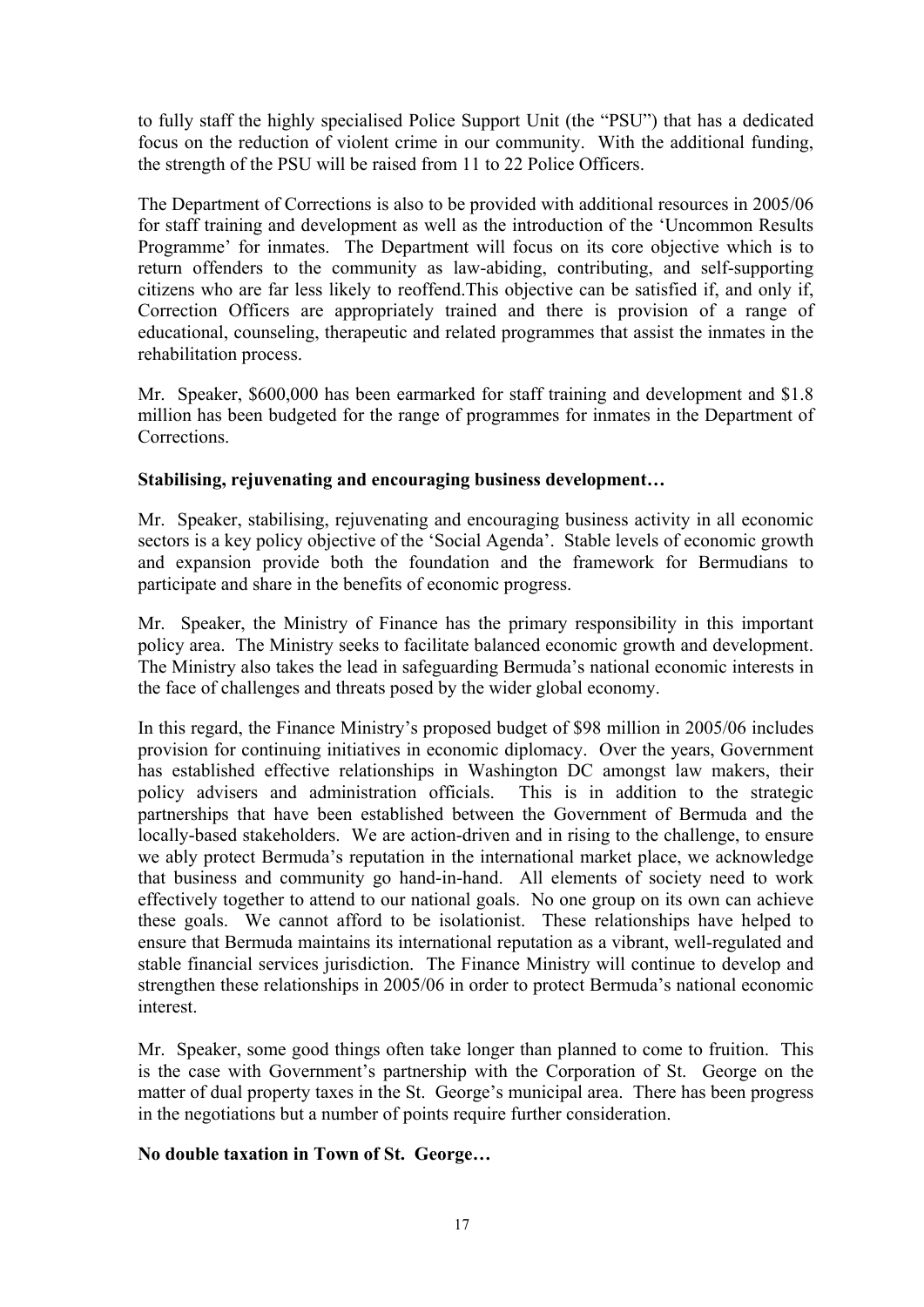For the avoidance of any doubt, residents in the municipal area of St. George's will not be required to pay property taxes to the Corporation in 2005/06. Government will provide the Corporation with an operational grant again in 2005/06 while the final details of revamped service delivery in the municipal area are negotiated between Government and the Corporation. Mr. Speaker, Government proposes also to provide assistance to the Bermuda Stock Exchange (BSX) as part of a public-private partnership in maintaining high compliance standards in Bermuda's financial services sector. The funding is to be earmarked for listing and compliance functions of the BSX and a small contribution towards its international marketing efforts. Private sector entities are assisting the BSX through the extension of credit facilities. The grant is temporary and will cease when the BSX acquires the recognitions that it has sought from overseas authorities during the past several years. The recognitions are now imminent, but the delays have impacted the BSX's revenue base.

Mr. Speaker, the Finance Ministry is providing further tangible support to the 'Social Agenda' by the provision of customs duty deferrals and tax exemptions in key social and business areas. The use of tax policy in this manner has not only stabilised some business sectors but also has rejuvenated and encouraged growth and expansion in other sectors. Government is committed to further enhancing the raft of initiatives to our seniors especially in the arena of health care. To that end, on March 23 and March 24, 2005 there will be a two-day Health Summit committed to exploring ways to enhance the health care system in Bermuda and to find ways to make it more efficient and affordable for the enduser, that is, the people of Bermuda. Stakeholders who represent the various groups in the community are being invited to participate and to consider strategies and ways to promote a better and more cost-effective model for our health care system. The benefits are obvious and impact on all sectors of our community – from our seniors to our youth. Mr. Speaker, social security and pension planning and post-retirement requires strategic thinking and forward planning, both at the individual level as well as from a governance perspective. There are demographic issues. We have an ageing population. Companies and governments have to anticipate the changes and actively plan to take account of the societal shifts by instituting dynamic policy. That is why Government is seeking to consider various options to better utilise an able-bodied and productive work-force even where they may have reached the age of 65 by considering flexible ways to retain their skills and competencies to optimise productivity. In discussing issues of sustainability, we must also consider how to best maximise the value and contribution of labour to our economy, irrespective of age.

There is a cross-Ministry initiative policy paper that is being finalised and I anticipate that it will yield some progressive outcomes to benefit those who are willing and able to extend their time in the labour market even after they have reached the conventional age of retirement.

#### **Relief for Superannuation Fund…**

In addressing the pension needs of our public servants, I am pleased to advise that Government will write off a significant portion of the \$44 million owed by the Public Service Superannuation Fund (PSSF) to the Consolidated Fund. You will recall that earlier this year Government indicated that there was a shortfall in the Superannuation Fund and that we were arranging for an actuarial study to be done so that we can take active steps to improve its financial position. While there are a number of measures that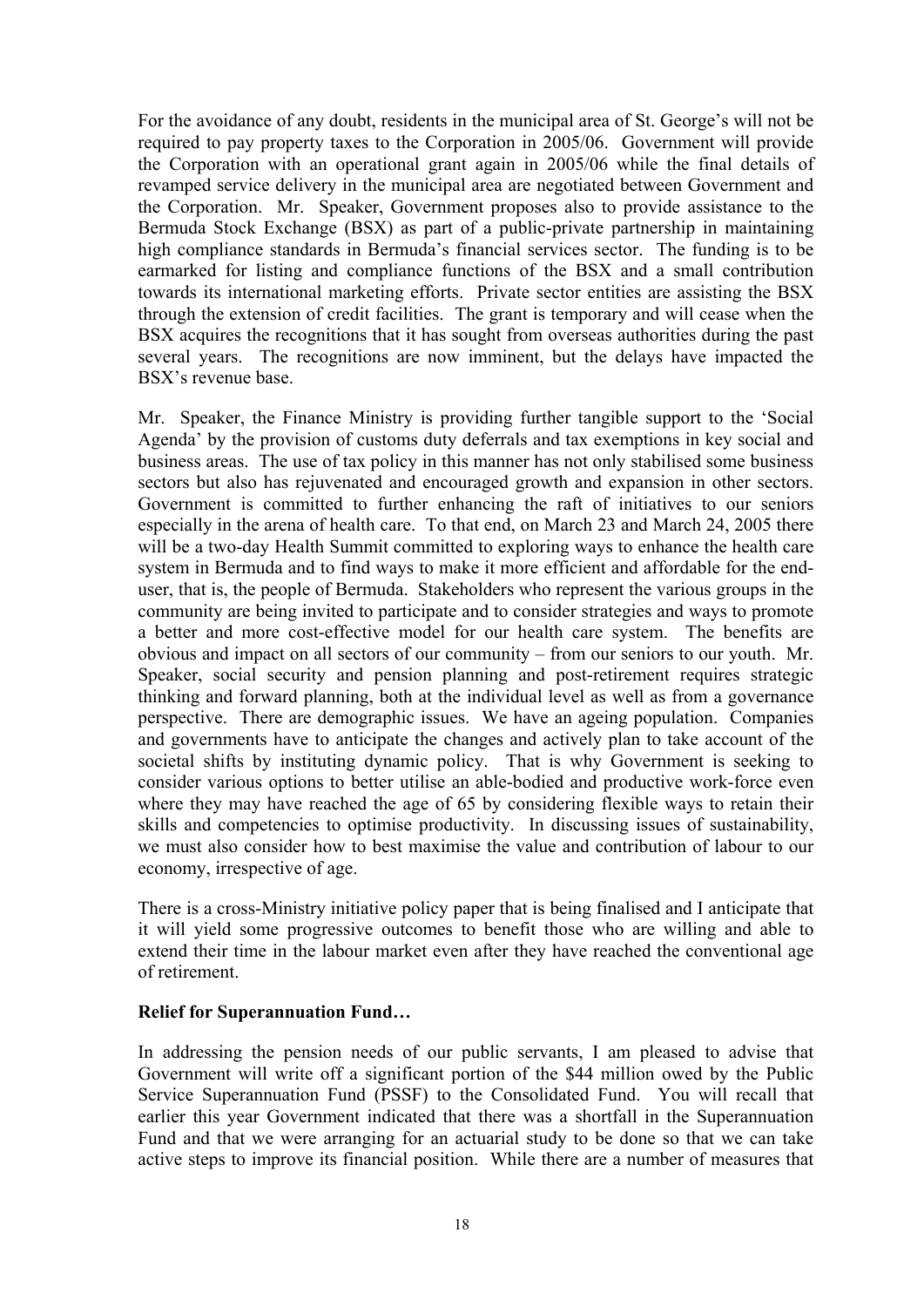will be considered, this forgiveness of the current debt will relieve some of the immediate pressure on the PSSF. Following receipt of the actuarial report, further steps will be taken in the future to further improve its funding position and sustainability.

#### **Bold steps for future pensions…**

In addition to this and in furtherance of the 'Social Agenda', Government has pledged to set aside in the General Reserve Fund a sum of \$1,000,000 which we have dubbed a 'Bermuda Birthright Fund'. Given that the birth rate in Bermuda has been in the region of 800 births a year, as part of the forward planning for the future retirement needs of today's youth, we plan to set aside monies that will be saved and set aside in a Reserve Fund specifically for those who may yet be unborn. We will refine the details and report in successive months to come but the aim is to set aside today for tomorrow's retirees by this 'Bermuda Birthright Fund'. The monies will not be able to be used by any recipient for a prescribed period and will be invested for a minimum of thirty years on a cumulative basis. Increased life expectancy places unsustainable pressure on our pension system. We have an opportunity to take action today to try to help to address the pension needs of future generations.

Mr. Speaker, tourism and the hospitality sector have been main engines in the Bermuda economy for a long time. While it is undeniably true that the international business sector now provides the largest single contribution to GDP and foreign exchange earnings, the tourism sector continues to be a vital component of Bermuda's economy.

#### **Clear, compelling, business-like tourism strategy…**

The Minister of Tourism and Transport recently announced Government's vision for tourism over the next three years. The bold steps and pulsating moves in the revamped tourism strategy are supported by a budget of \$37 million, the largest share in the Ministry's proposed total budget of \$100 million for 2005/06. Mr. Speaker, the targets have been clearly stated and sound strategies have been formulated to achieve these aims. The goals are:

- To increase tourism's economic impact as it relates to on-island expenditure and public sector revenue
- To grow the number of visitor accommodations and direct air access gateways
- To increase the number of Bermudians employed in the hospitality sector
- To develop and diversify the tourism product

Clear business objectives have been tied into these overarching goals and include: increasing air arrivals to 400,000 over the next 3 years; increasing average visitor spending by 7 per cent; and increasing visitor 'complete satisfaction' indicators by 10 per cent.

Mr. Speaker, the strategies to achieve these objectives have also been thought through and clearly articulated. The strategies include continued work to decrease airfares, the development of new geographic markets in Europe and South America and positioning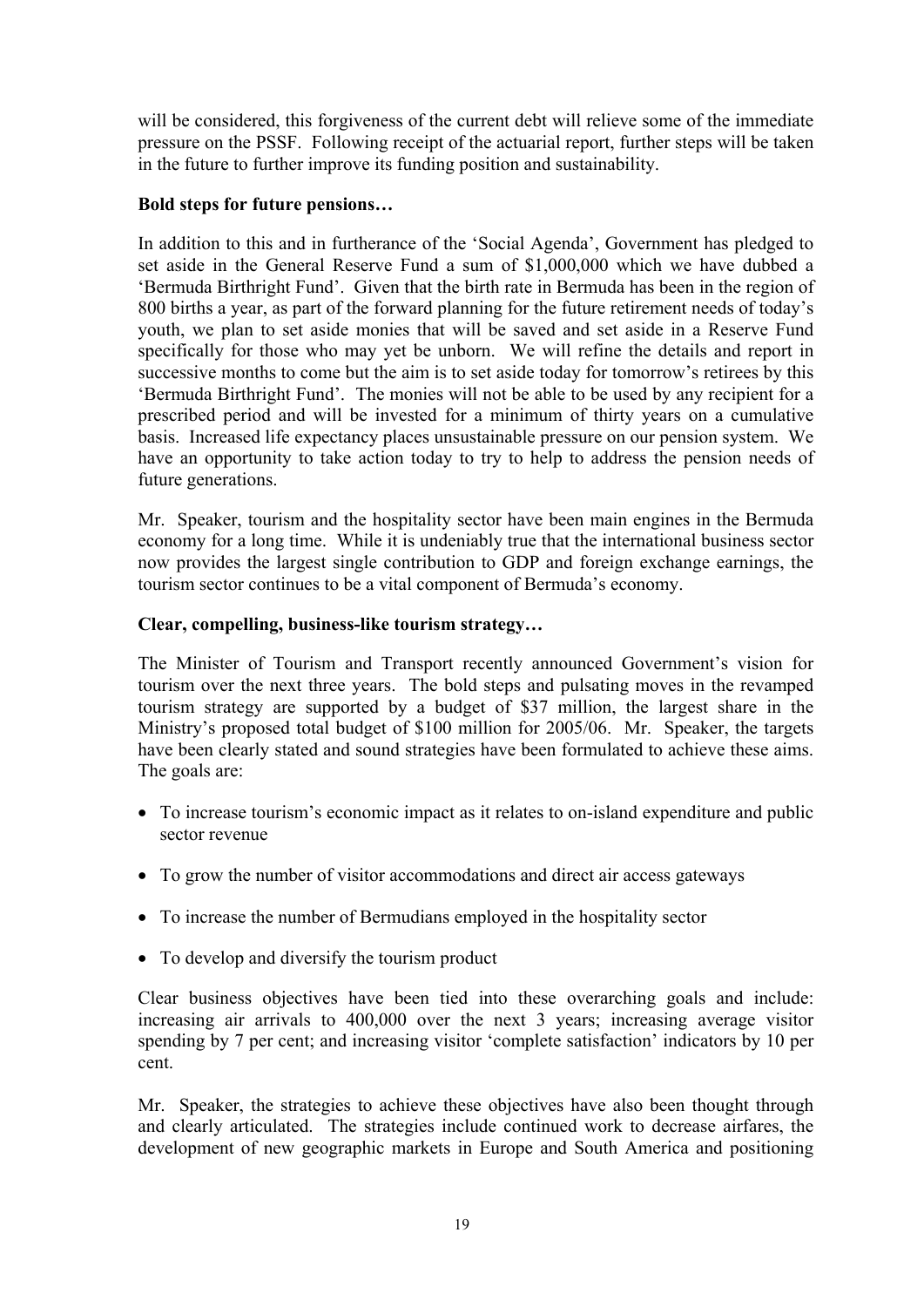Bermuda as a year-round destination.

The outlook for tourism in 2005 is positive and exciting. There will be more flights, more gateways to support, more cruise ships calling, more hotel beds and as the Minister stated and I quote: "…if we get it right… more visitors!" Mr. Speaker, I think that we will get it right!

There is provision in the budget for the Department of Marine and Ports for additional staff training to ensure that the crews and pilots of all ferries have the skills necessary to operate and maintain the vessels, and to provide the required level of service to the public. Funding has also been provided for the department to hire a Port Security Officer in 2005/06. The Transport Control Department will introduce a programme in 2005/06 that will require all vehicles to be emissions tested on an annual basis. Mr. Speaker, I am pleased to announce that Government is honouring the pledge it made to the taxi industry. You may recall the commitments made that the Government was prepared to move forward and to partner with those members of the taxi industry who were ready and willing to install the GPS system in their taxis by providing a measure of financial assistance. The offer was made solely to those taxi-owners who signed up by the stated deadline-January 31, 2005. The Government has indicated that it would help to defray the costs for those owners by paying a portion of the installation costs. Accordingly, the Ministry of Tourism and Transport has made provision in its 2005/06 Budget to assist those taxi owners who have signed up within the stated time-frame. They will be the pioneers of this system in Bermuda and we anticipate that this will help to improve service delivery and we look forward to the future when use of GPS will become the norm in the taxi industry.

The Ministry of Community Affairs and Sport has put up a budget in the amount of some \$17 million for 2005/06. The Ministry will continue to provide grant funding for community programmes including the 'Grass Roots Programme' that reaches out to individuals and groups on the 'margins' of our community.

#### **Bermuda's Quincentennial Year…**

Mr. Speaker, Bermuda will mark the 500th Anniversary of its discovery this year with a diverse range of functions and events. The Department of Community and Cultural Affairs has geared its programme of events to tie into the wider spectrum of events that has been co-ordinated by the Quincentennial Committee. The Quincentennial theme "A Bermuda For Everyone… Everyone for Bermuda" will be reflected in the Ministry's planned events for Heritage Month including visits to schools by historians and cultural tradition bearers and a Dance Festival that will embrace various ethnic and cultural groups that make up Bermuda's social mosaic.

The 'Historical Heartbeats Lecture Series' will continue throughout most of the year with speakers that reflect Bermuda's diversity. Mr. Speaker, our people will move in unison to the drum beats and rhythms of our cultural heritage as we celebrate 500 years of Bermuda's advances in this Quincentennial year. Such is the essence of the 'Social Agenda'!

Mr. Speaker, in a similar vein, Government will increase its level of support to the St. George's Foundation by pledging an amount of \$1 million to be spread over a 4 year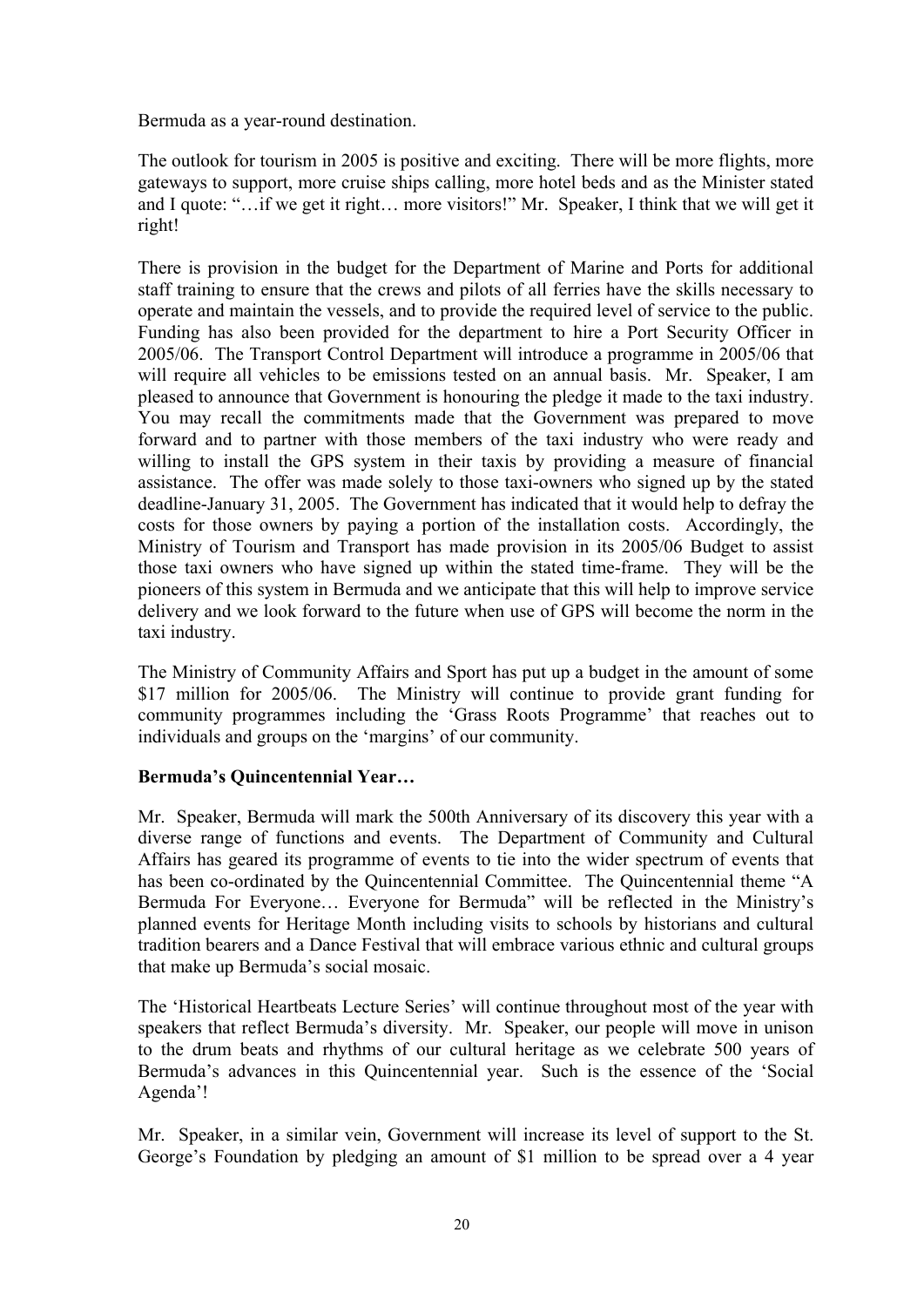period beginning with the 2005/06 fiscal year. The Foundation will be able to use these proceeds to help cover the cost of materials imported for its restoration of the World Heritage Visitors Centre.

The Foundation's plan to restore the Queen's Warehouse as the World Heritage Visitors Centre will help to revitalise cultural tourism in St. George's. The completed World Heritage Visitors Centre will be the venue for programmes and exhibits that will highlight and share Bermuda's history with visitors, students and residents.

#### **Customs duty relief for development of community sports facilities…**

As part of the "Social Agenda' policy imperatives, there is considerable focus and energy being directed at finding ways to assist those who may feel marginalised in our community. The discipline of sports exerts a significant influence in the development of our youth and in cultivating an opportunity for the coming together of a community. While as a Government, we cannot provide something for everyone, we do think it is important and incumbent on us to do more to encourage the development of our sports and communities. The Minister of Community Affairs and Sport has been diligent in this regard. To further assist these efforts, the National Budget for 2005/06 provides a further incentive by the provision of customs duty relief on imported capital goods to those recognised national sporting bodies, clubs and community organisations that are engaged in renovating, refurbishing or constructing sports facilities for the benefit of the community.

Mr. Speaker, Government has proposed a budget in the amount of approximately \$19 million for the Ministry of Justice in 2005/06. Within this allocation, there are additional resources for the newly established Debt Collection Unit and funding for a project to update Bermuda's laws, that is, consolidate recent amendments to Bermuda's laws.

Mr. Speaker, Government has completed its initial review of salaries of Members and Officers of the Legislature. Accordingly, Government will table a resolution with proposed salaries to take effect from April 1, 2005. In addition, Government will table a proposed amendment to the Ministers and Members of the Legislature (Salaries and Pensions) Act 1975 to establish a review body to have charge of such reviews in the future.

Mr. Speaker, the proposed current expenditure budgets for the Cabinet Departments, the Ministry of Telecommunications and E-commerce and non-Ministry Departments in 2005/06 are \$14 million, \$8 million and \$4 million respectively. Honourable Members will note that the budget for the Ombudsman's Office is some \$376,000 in its inaugural year.

#### **Long term plan for sustainable development…**

There is also provision in the Cabinet Office budget for the completion of the landmark exercise that will result in a long term plan for sustainable development in Bermuda. The planning framework will take account of economic, social, physical and environmental factors drawn from extensive consultation with key stakeholders in the public and private sectors. In 2005/06 the Telecommunications Ministry will continue its efforts to resolve outstanding issues connected with Bermuda's apportioned satellite slots. The satellite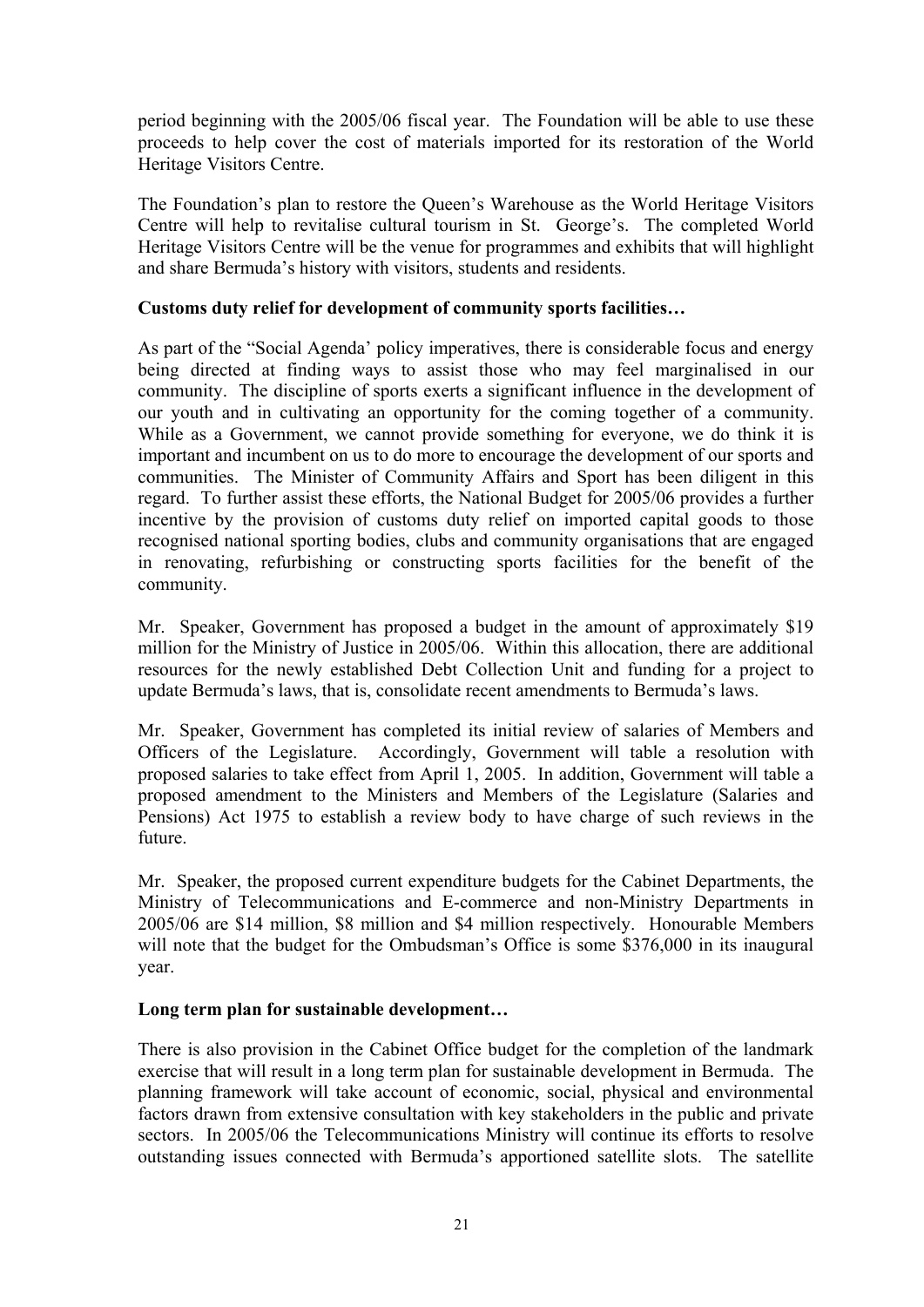slots represent significant commercial value and a potential source of public sector revenue. The Telecommunications Ministry has retained expert legal assistance and is anticipating a positive outcome from the negotiations and related actions that are underway.

#### **Continual improvements in financial controls…**

Mr. Speaker, before turning to an overview of the capital budget I wish to advise Honourable Members that the 2005/06 National Budget includes provision for an expansion of professional staff and support staff in the Accountant General's Department. This action accords with recommendations of an independent auditor that Government engaged to review certain systems and procedures in the wake of the theft of public funds. The additional staff and improved systems will strengthen internal financial controls and provide for more rigorous enforcement of compliance with financial controls throughout Government.

## **Capital Expenditure Estimates 2005/06**

Mr. Speaker, in 2005/06 Government plans to invest \$137 million in capital assets that form part of the long term Capital Expenditure Plan. Of this total, \$125 million – which accounts for 91 per cent of the planned outlays – is for the continuation or completion of projects that are already underway. The major projects underway include the Second Senior School, the new Hamilton Police Station and Magistrates Court, the Southside Police Station and the St. George's Residential Care Facility for Seniors. Each project reflects key policy areas in the 'Social Agenda'.

In addition to the above projects, a capital grant of \$7 million is budgeted for the further development of the National Sports Centre. The National Sports Centre lends itself to public-private partnership arrangements and the Trustees of the National Sports Centre are actively seeking partnerships along these lines.

Mr. Speaker, I wish you to note that for no additional funding within the Ministry of Tourism and Transport, the Minister of Tourism and Transport has been able to run a tight ship fiscally. Accordingly by exercising some spending restraint and re-prioritising in the face of emerging needs, that Ministry has remained within the original approved budget for the ferry project and in a value for money initiative reallocated funds that enabled a fifth ferry to be purchased and deployed to service of the eastern parishes. This will fully integrate the eastern parishes into the network of seaborne movement of commuters and visitors and should help to ease road congestion in our eastern parishes. Mr. Speaker, you may recall that in the aftermath of Hurricane Fabian the ferries were a significant boon to the eastern parishes. Their deployment proved very helpful to parents and commuters in the eastern parishes and helped to minimise disruption to commercial life and to the operation of our schools. New projects totaling \$12 million were added to the capital plan in 2005/06. Within this allocation, \$2 million has been set aside for refurbishment and restoration of Lefroy House. In addition, there is a provision of \$750,000 for the installation of an elevator in the Sessions House. Did I hear loud applause for that Mr. Speaker!

The largest allocation of the new money in the capital plan, some \$5 million, is for refurbishment work on Government buildings (which includes Lefroy House) and for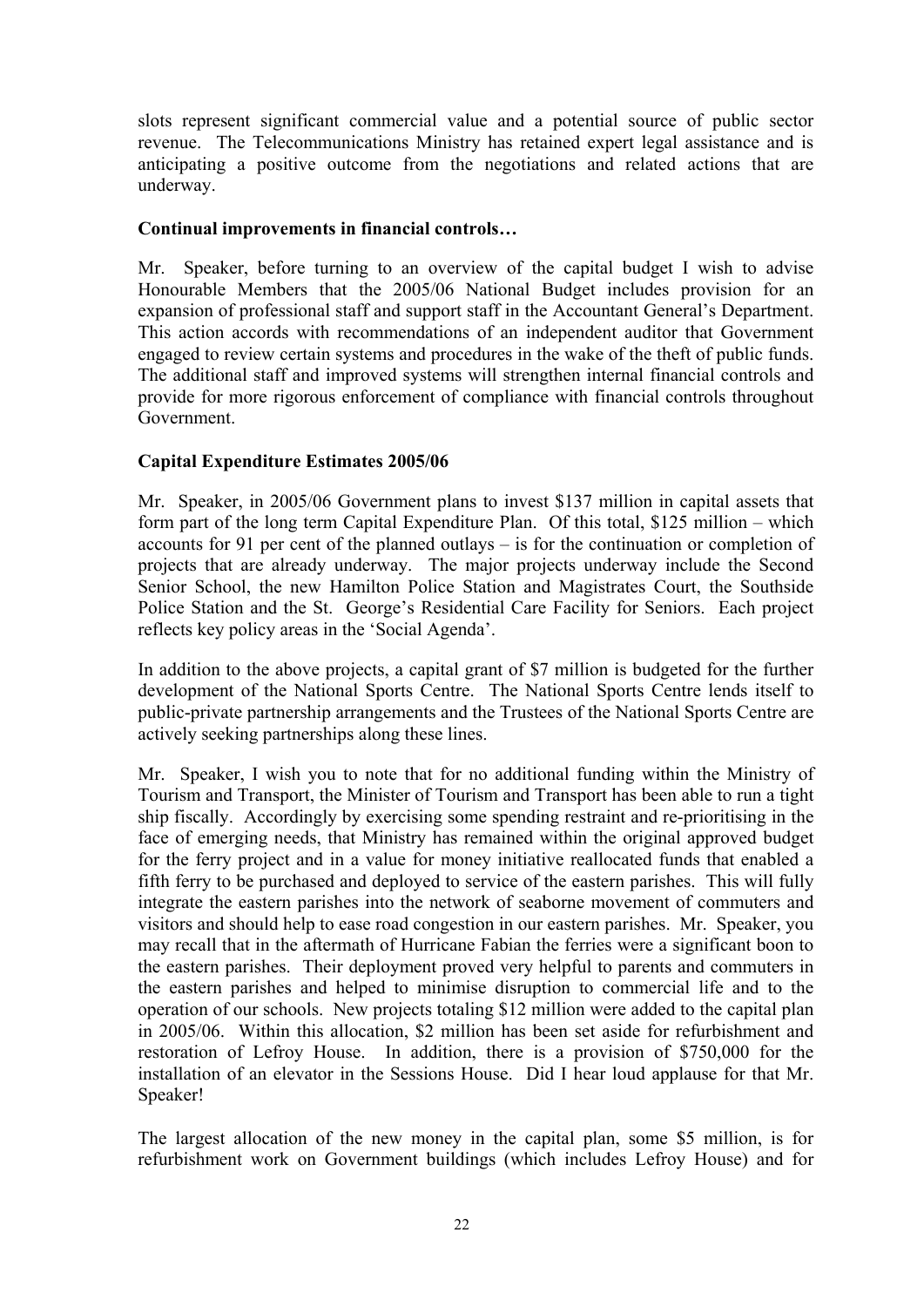infrastructure work on dangerous walls and unstable rock cuts as well as the refurbishment of key Government reservoirs at Fort Victoria and the Government Quarry.

## **Capital Borrowing 2005/06**

Mr. Speaker, given projected revenue of \$750 million and a combined current and capital expenditure budget of \$848 million, Government projects a borrowing requirement of \$85 million in 2005/06 after taking account of projected cash in hand at the beginning of the next fiscal year.

Mr. Speaker, the borrowed funds will be applied to the development and acquisition of hard capital assets as detailed in the Estimates of Revenue and Expenditure For The Year 2005/06.

Government successfully refinanced the ten-year \$75 million senior note issue that matured in June 2004. Government's \$150 million revolving bank credit facility expires in June 2005. Government plans to replace the revolving credit facility with a similar financing vehicle and based on the significant level of interest and the keen expressions of interest in our most recent 'Request For Proposals', we anticipate a positive and favourable response from the market. Our strong investment grade credit ratings have been of immense benefit in this regard.

## **Conclusion**

Mr. Speaker, the National Budget for 2005/06 marks a pivotal point in Bermuda's history. Our people have made great strides and advances during the past 500 years and we stand at the portal of a promising future. Our model is that of an entrepreneurial government, that is, an entrepreneur that uses resources in new ways to maximise productivity and effectiveness. Our aim is to heighten efficiency and effectiveness and to improve the delivery of services to the people of Bermuda. The whole ethos of Zero-Base Budgeting is to challenge old ways of doing things and to explore and set new targets. It requires us to reassess what is being done, to move away from building empires and protecting turf with a mindless entrenchment of the status quo and preservation of existing programs and projects simply because that is what was always done.

We are living in changing times – indeed challenging times. We cannot afford to keep on doing things the way it always has been done just because it is familiar and comfortable. We intend to be an entrepreneurial government – one that constantly chafes at the bit and searches for more efficient and effective ways of managing. That is true empowerment – the notion that people working together can solve their own problems.

Bermuda in terms of GDP and per capita income is a society that is faring well. Not everyone finds their life to be an economic success story and often it falls to Government to assist with those who genuinely need help, for whatever reason. As incomes rise so do expectations. As people become better educated they expect improvements in their quality of life and they expect Governments to ensure this. How do we solve the problems? By acting collectively. How do we act collectively? Through Government – Government provides the mechanism that delivers services for the benefit of all the people. Bermuda has seen economic development occur with its economic growth. It is our challenge and our opportunity to continue to do all we can as Government to ensure